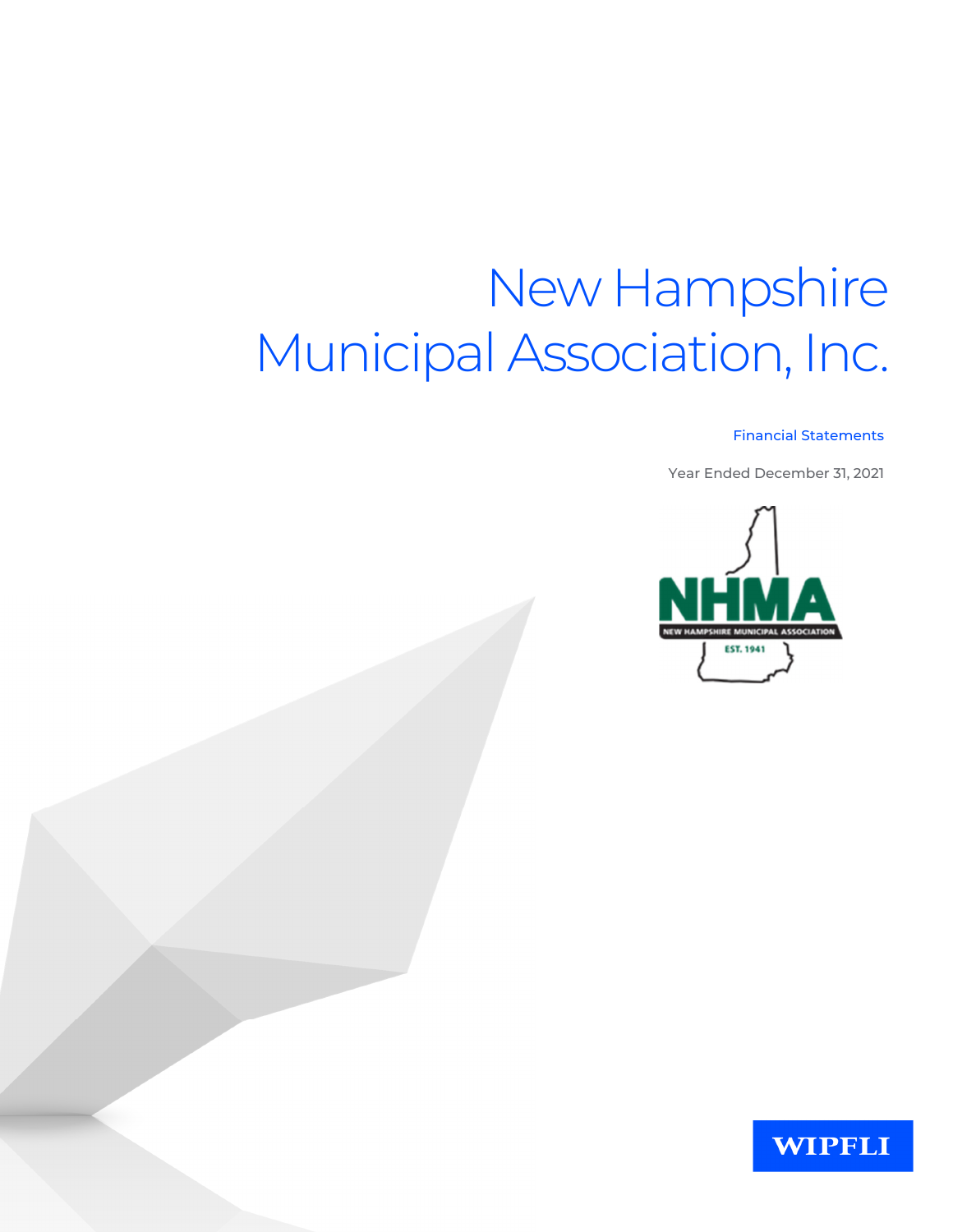# **WIPFLI**

#### **Independent Auditor's Report**

To the Board of Directors New Hampshire Municipal Association, Inc. Concord, New Hampshire

#### *Report on the Audit of the Financial Statements*

#### *Opinions*

We have audited the accompanying financial statements of New Hampshire Municipal Association, Inc. (NHMA) as of and for the years ended December 31, 2021 and 2020, and the related notes to the financial statements, which collectively comprise NHMA's basic financial statements.

In our opinion, the accompanying financial statements referred to above present fairly, in all material respects, the respective financial position of New Hampshire Municipal Association, Inc. as of December 31, 2021 and 2020, and respective changes in financial position and, cash flows for the years then ended in accordance with accounting principles generally accepted in the United States of America.

#### *Basis for Opinion*

We conducted our audits in accordance with auditing standards generally accepted in the United States of America (GAAS) and the standards applicable to financial audits contained in *Government Auditing Standards,* issued by the Comptroller General of the United States of America. Our responsibilities under those standards are further described in the Auditor's Responsibilities for the Audit of the Financial Statements section of our report. We are required to be independent of New Hampshire Municipal Association, Inc. and to meet our other ethical responsibilities, in accordance with the relevant ethical requirements relating to our audits. We believe that the audit evidence we have obtained is sufficient and appropriate to provide a basis for our unmodified audit opinion.

#### *Responsibilities of Management for the Financial Statements*

Management is responsible for the preparation and fair presentation of the financial statements in accordance with accounting principles generally accepted in the United States of America (GAAP), and for the design, implementation, and maintenance of internal control relevant to the preparation and fair presentation of financial statements that are free from material misstatement, whether due to fraud or error.

In preparing the financial statements, management is required to evaluate whether there are conditions or events, considered in the aggregate, that raise substantial doubt about New Hampshire Municipal Association, Inc.'s ability to continue as a going concern for twelve months beyond the financial statement date, including any currently known information that may raise substantial doubt shortly thereafter.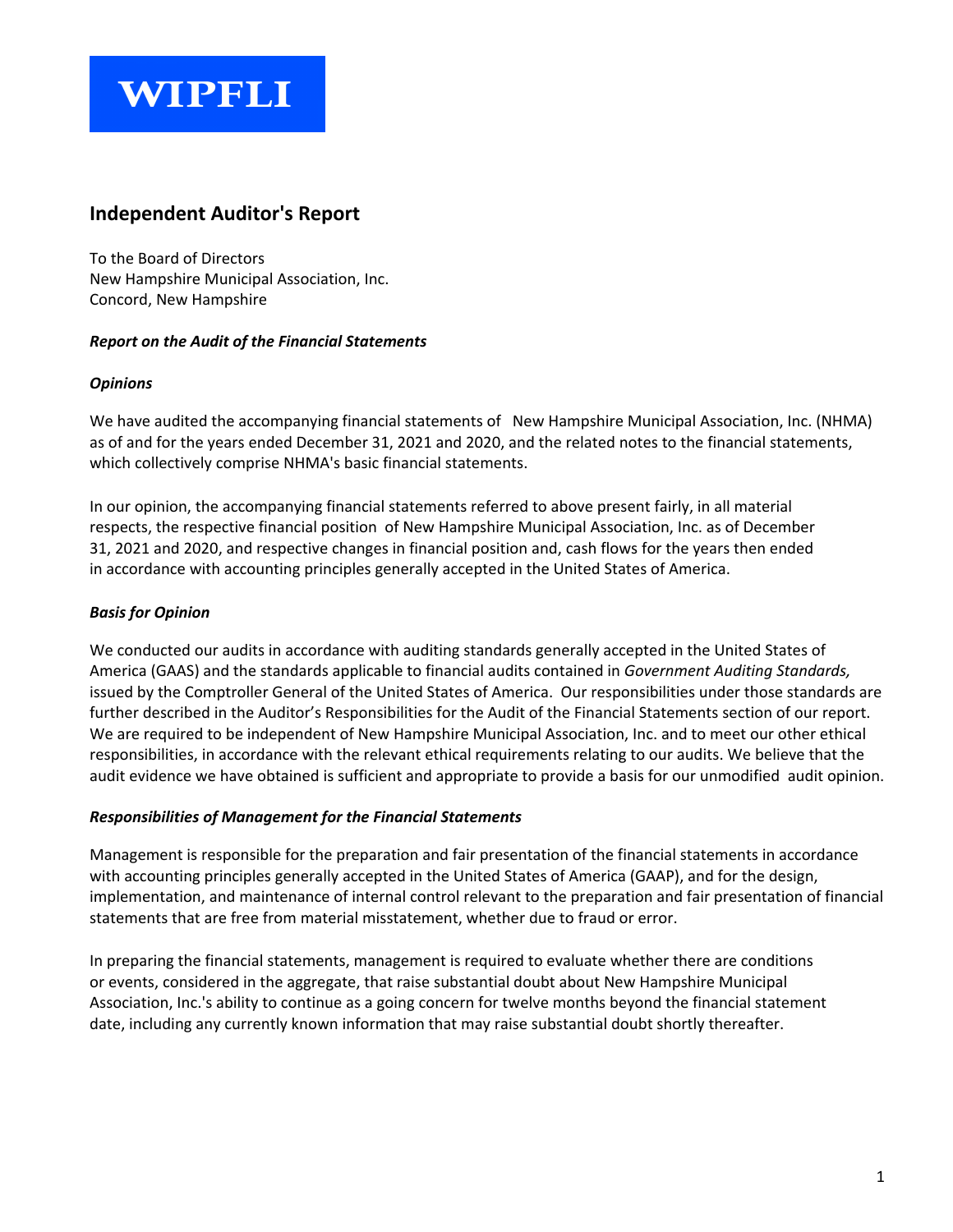#### *Auditor's Responsibilities for the Audit of the Financial Statements*

Our objectives are to obtain reasonable assurance about whether the financial statements as a whole are free from material misstatement, whether due to fraud or error, and to issue an auditor's report that includes our opinion. Reasonable assurance is a high level of assurance but is not absolute assurance and therefore is not a guarantee that an audit conducted in accordance with GAAS will always detect a material misstatement when it exists. The risk of not detecting a material misstatement resulting from fraud is higher than for one resulting from error, as fraud may involve collusion, forgery, intentional omissions, misrepresentations, or the override of internal control. Misstatements are considered material if there is a substantial likelihood that, individually or in the aggregate, they would influence the judgment made by a reasonable user based on the financial statements.

In performing an audit in accordance with GAAS and *Government Auditing Standards,* we:

- Exercise professional judgment and maintain professional skepticism throughout the audit.
- Identify and assess the risks of material misstatement of the financial statements, whether due to fraud or error, and design and perform audit procedures responsive to those risks. Such procedures include examining, on a test basis, evidence regarding the amounts and disclosures in the financial statements.
- Obtain an understanding of internal control relevant to the audit in order to design audit procedures that are appropriate in the circumstances, but not for the purpose of expressing an opinion on the effectiveness of New Hampshire Municipal Association, Inc.'s internal control. Accordingly, no such opinion is expressed.
- Evaluate the appropriateness of accounting policies used and the reasonableness of significant accounting estimates made by management, as well as evaluate the overall presentation of the financial statements.
- Conclude whether, in our judgment, there are conditions or events, considered in the aggregate, that raise substantial doubt about New Hampshire Municipal Association, Inc.'s ability to continue as a going concern for a reasonable period of time.

We are required to communicate with those charged with governance regarding, among other matters, the planned scope and timing of the audit, significant audit findings, and certain internal control–related matters that we identified during the audit.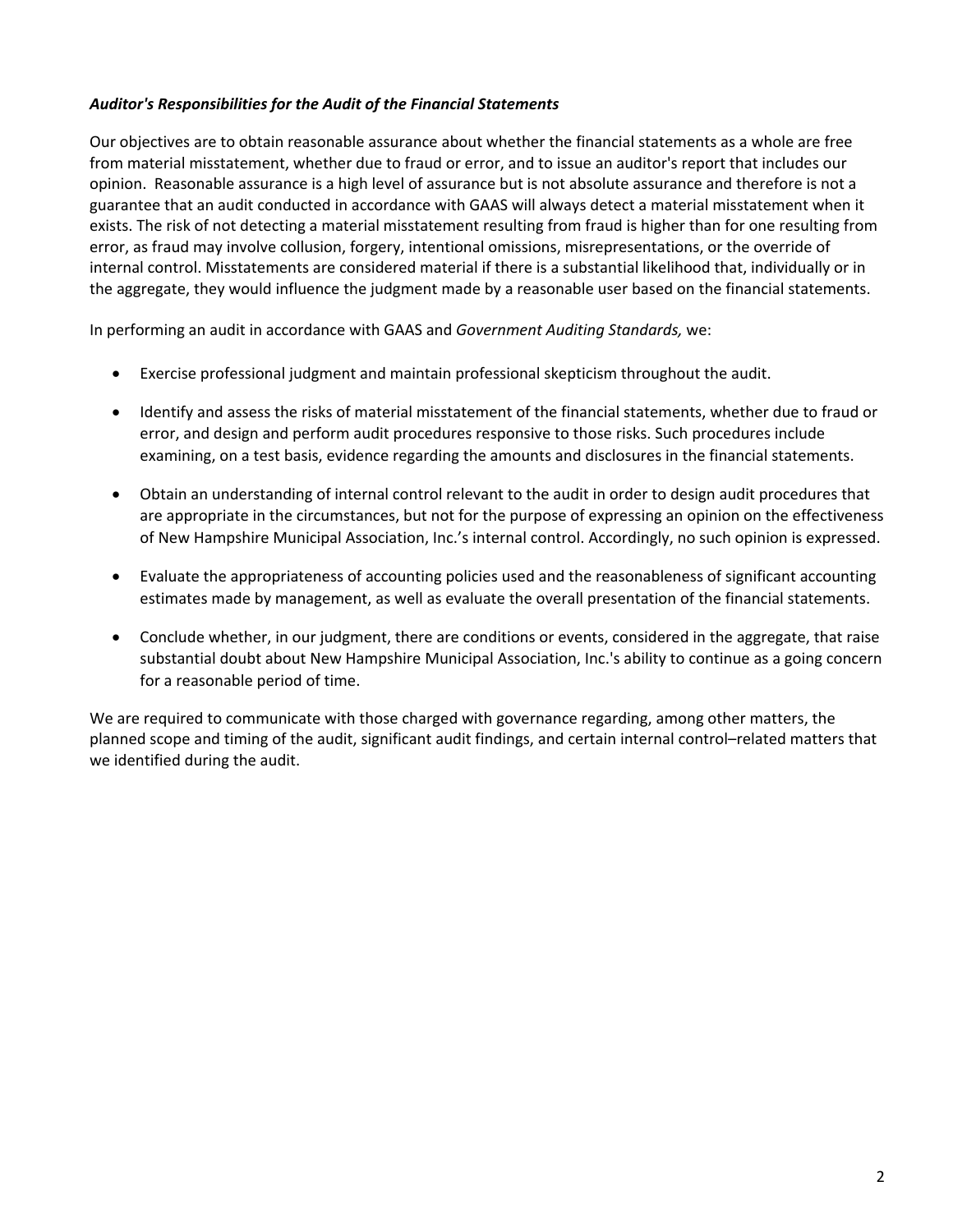#### *Required Supplementary Information*

Accounting principles generally accepted in the United States of America require that a management's discussion and analysis on pages 4-11, the schedule of proportionate share of net pension liability on page 26, and the schedule of contributions on page 27, as listed in the table of contents, be presented to supplement the basic financial statements. Such information is the responsibility of management and, although not a part of the basic financial statements, is required by the Governmental Accounting Standards Board who considers it to be an essential part of financial reporting for placing the financial statements in an appropriate operational, economic, or historical context. The management's discussion and analysis presents the comparison of 2021 to 2020, and excludes comparative amounts for 2019. We have applied certain limited procedures to the required supplementary information in accordance with auditing standards generally accepted in the United States of America, which consisted of inquiries of management about the methods of preparing the information and comparing the information for consistency with management's responses to our inquiries, the financial statements, and other knowledge we obtained during our audit of the financial statements. We do not express an opinion or provide any assurance on the information because the limited procedures do not provide us with sufficient evidence to express an opinion or provide any assurance.

#### *Supplementary Information*

Our audit was conducted for the purpose of forming an opinion on the financial statements that collectively comprise NHMA's basic financial statements. The Schedule of Revenues, Expenses and Changes in Net Position-Budget to Actual Comparison on pages 28 and 29, is presented for purposes of additional analysis and is not a required part of the basic financial statements. Such information is the responsibility of management and was derived from and relates directly to the underlying accounting and other records used to prepare the basic financial statements. The information has been subjected to the auditing procedures applied in the audits of the basic financial statements and certain additional procedures, including comparing and reconciling such information directly to the underlying accounting and other records used to prepare the basic financial statements or to the basic financial statements themselves, and other additional procedures in accordance with auditing standards generally accepted in the United States of America. In our opinion, the information is fairly stated in all material respects in relation to the basic financial statements as a whole.

#### *Other Reporting Required by Government Auditing Standards*

In accordance with *Government Auditing Standards*, we have also issued our report dated on our consideration of the New Hampshire Municipal Association, Inc.'s internal control over financial reporting and on our tests of its compliance with certain provisions of laws, regulations, contracts and grant agreements and other matters. The purpose of that report is solely to describe the scope of our testing of internal control over financial reporting and compliance and the results of that testing, and not to provide an opinion on the effectiveness of New Hampshire Municipal Association, Inc.'s internal control over financial reporting or on compliance. That report is an integral part of an audit performed in accordance with *Government Auditing Standards* in considering the New Hampshire Municipal Association, Inc.'s internal control over financial reporting and compliance.

Wiggii LLP

Wipfli LLP South Portland, Maine May 11, 2022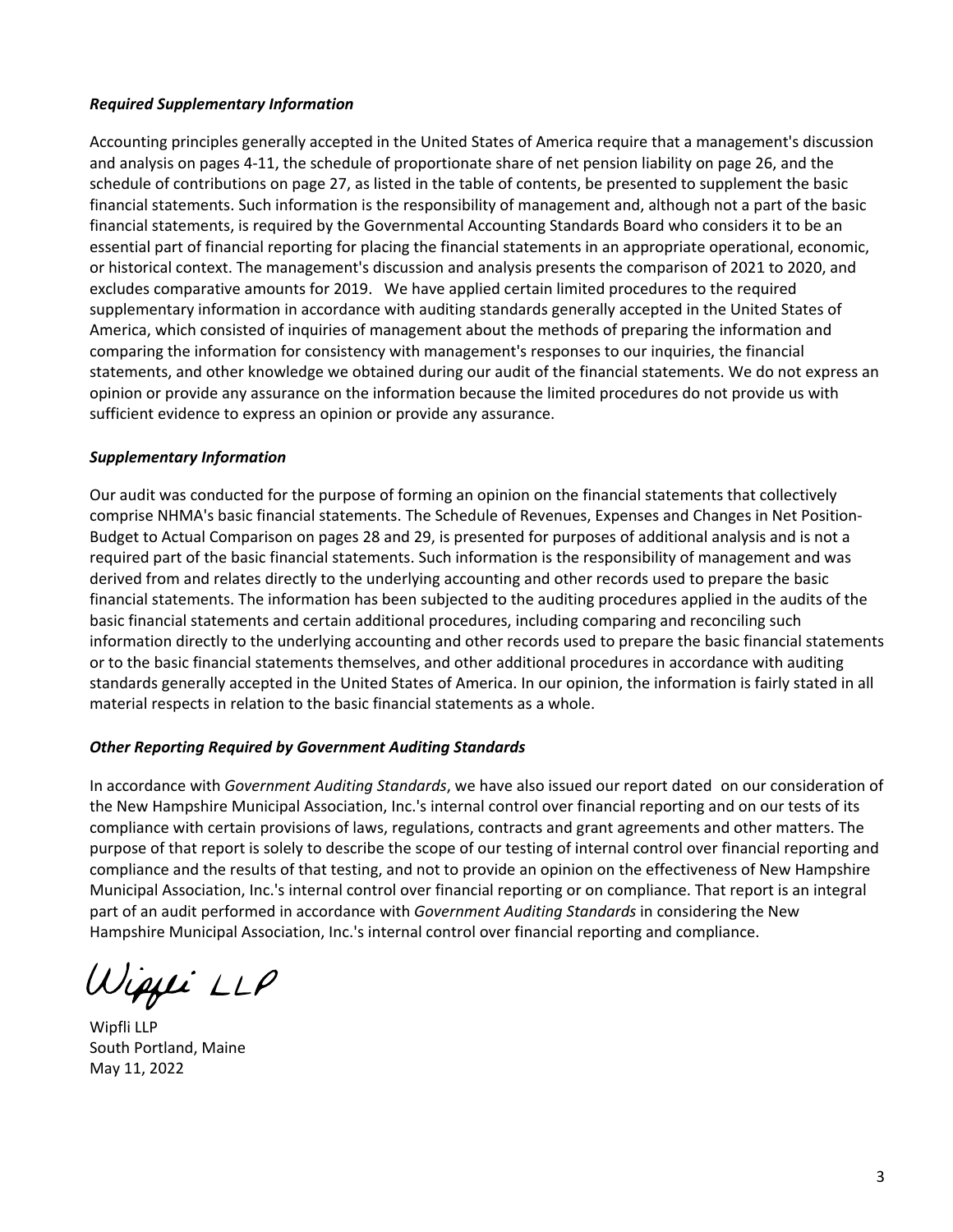#### **Introduction**

This report provides readers of the New Hampshire Municipal Association, Inc. ("NHMA") financial statements a narrative overview and analysis of the financial activities of NHMA for the reporting periods ending December 31, 2021 and 2020. This section, the management discussion and analysis, is intended to provide an overview of NHMA's financial condition, results of operations, and other key information.

#### **Overview**

NHMA is a nonprofit, non-partisan membership organization with the mission to provide legislative policy development and advocacy, legal advice on municipal problems and issues, and training and education on municipal duties and legal principles. The services are provided to and on behalf of municipal members of NHMA. As of December 31, 2021, 234 of the 234 towns and cities in New Hampshire were members of NHMA. In addition, 50 others consisting of political subdivisions (village districts and counties) and regional planning commissions were associate members of NHMA during 2021.

NHMA was originally created in 1941 to provide advocacy and other support services to New Hampshire municipalities. NHMA operated in this manner until the period from 2003 through 2013, when NHMA operated as a wholly-owned subsidiary of Local Government Center, Inc., performing traditional league advocacy services. Organizational changes, effective September 1, 2013, resulted in the Local Government Center, Inc. absorbing all NHMA, LLC obligations and operations, and the renaming of Local Government Center, Inc. back to New Hampshire Municipal Association, Inc. As a subsidiary of LGC, NHMA, LLC was exempt from federal income taxes under Section 501(c)(4) and 115 of the Internal Revenue Code. As a standalone nonprofit corporation, NHMA remains exempt from federal income taxes under Section 501(c)(4) and 115 of the Internal Revenue Code.

NHMA's bylaws provide that dues are established by NHMA's Board of Directors. Dues are based on the budget adopted by the Board, and each municipal member's dues are calculated in accordance with the Board-approved formula, which is based on population and equalized valuation, with a minimum and maximum level. Associate member dues are set separately by NHMA Board of Directors at a flat amount.

NHMA participates in the HealthTrust/NHMA defined benefit multiple-employer cost-sharing pension plan. Based upon the December 31, 2020 actuarial report of the HealthTrust/NHMA Pension Plan (the latest information available), the plan fiduciary net position is \$15,893,393, the total pension liability is \$17,650,013 and the net pension liability is \$1,756,620, resulting in a funded ratio of 90.1%. As of December 31, 2019, the plan fiduciary net position was \$14,589,648, the total pension liability was \$16,802,357, and the net pension liability was \$2,212,709, resulting in a funded ratio of 86.8%. The HealthTrust/NHMA Pension Plan did not issue standalone financial reports for the periods ending December 31, 2020 and 2019.

#### **Discussion of the Basic Financial Statements**

Following the pronouncements of the Governmental Accounting Standards Board (GASB), NHMA's financial information is presented in four basic components, the Statements of Net Position, Statements of Revenues, Expenses and Changes in Net Position, Statements of Cash Flows and the Schedule of Revenues, Expenses and Changes in Net Position – Budget to Actual Comparison.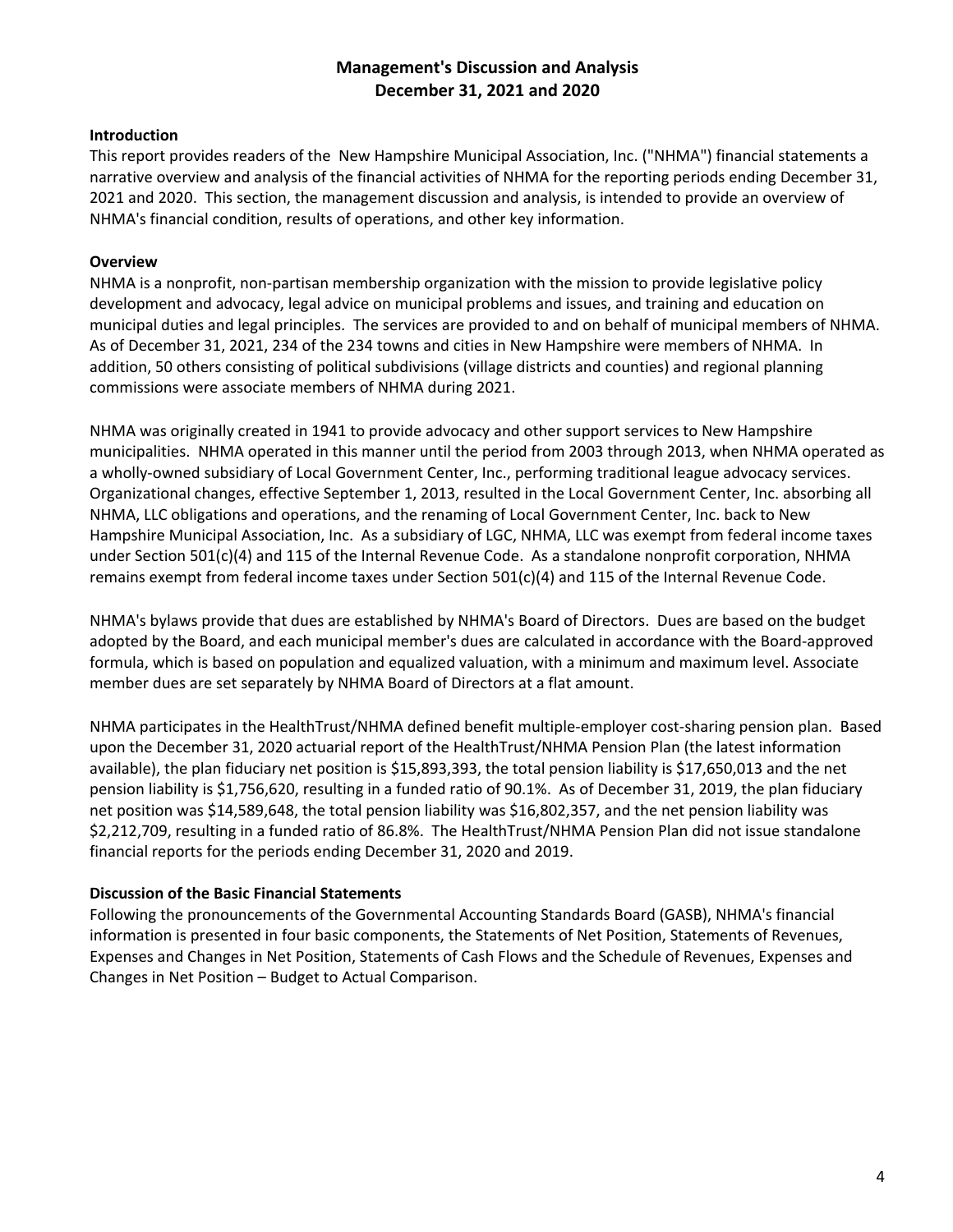#### **Statements of Net Position**

These statements provide information about NHMA's assets, deferred outflows of resources, liabilities and deferred inflows of resources, and net position as of December 31, 2021 and 2020. Total current assets represent cash and cash equivalents, accounts receivable, and expenses prepaid for a subsequent period. Current liabilities reflect amounts to be paid to staff for wages or vacation time earned during the respective calendar year but not paid until a later period, other accounts payable, and dues received that are applicable to the following year. Noncurrent liabilities as of December 31, 2021 consist of NHMA's proportionate share of the HealthTrust/PLT/NHMA Pension Plan net pension liability pursuant to the adoption of the GASB Statement No. 68, "Accounting and Financial Reporting for Pensions" (GASB 68), as amended and updated in accordance with GASB Statement No. 73. The following table summarizes the Statements of Net Position:

| Years Ended December 31, 2021 and 2020 | 2021                 | 2020      |
|----------------------------------------|----------------------|-----------|
|                                        |                      |           |
| <b>Assets</b>                          |                      |           |
| Current assets                         | \$<br>$1,953,736$ \$ | 1,684,415 |
| Non-current assets                     | 68,260               | 70,727    |
| <b>Total assets</b>                    | 2,021,996            | 1,755,142 |
|                                        |                      |           |
| <b>Deferred Outflows of Resources</b>  |                      |           |
| Deferred pension amounts               | 235,619              | 330,455   |
|                                        |                      |           |
| <b>Liabilities</b>                     |                      |           |
| <b>Current liabilities</b>             | 615,132              | 566,540   |
| Non-current liabilities                | 255,400              | 331,961   |
| <b>Total liabilities</b>               | 870,532              | 898,501   |
|                                        |                      |           |
| <b>Deferred Inflows of Resources</b>   |                      |           |
| Deferred pension expenses              | 236,392              | 277,301   |
|                                        |                      |           |
| <b>Net Position, End of Year</b>       | \$<br>1,150,691 \$   | 909,795   |

#### **Summary Statements of Net Position**

Net position at December 31, 2021 reflects unrestricted net position of \$1,082,431 and NHMA's 1.2% investment in Center at Triangle Park, Inc. (CTP) of \$68,260 for a total of \$1,150,691. The investment in CTP decreased \$2,467 from \$70,727 at December 31, 2020 to \$68,260 at December 31, 2021 due to NHMA's proportionate share (1.2%) of the CTP operating loss as of June 30, 2021. Unrestricted net position at December 31, 2021 represents amounts available for future member services and equates to approximately nine months or 76.7% of 2021 budgeted operating expenses. As of December 31, 2020, net position included \$839,068 of unrestricted net position, and NHMA's 1.2% investment in Center at Triangle Park, Inc. of \$70,727, for a total of \$909,795.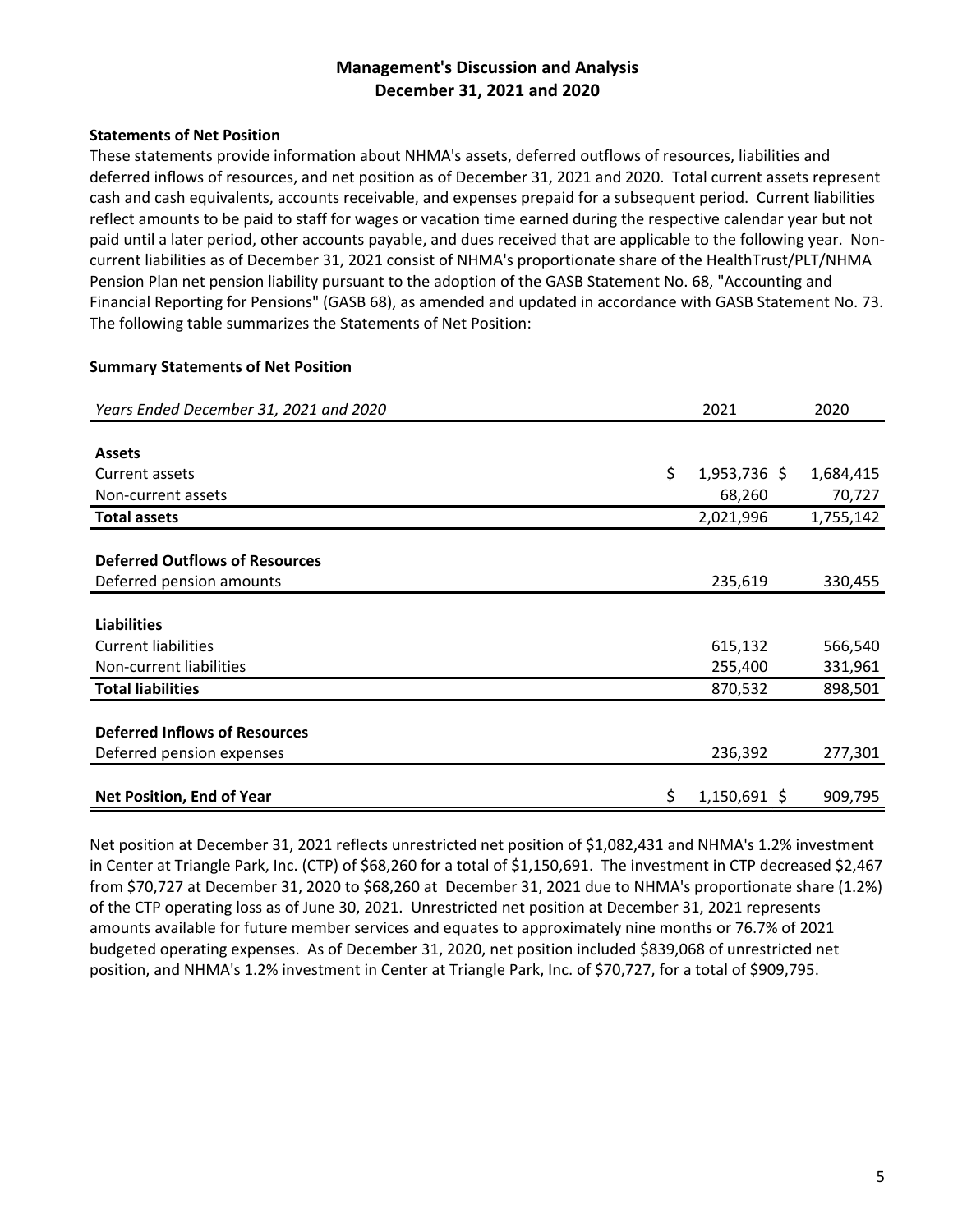**Statements of Revenues, Expenses and Changes in Net Position.** The results of NHMA's operations for 2021 and 2020 are shown on these statements. The statements provide information about income from member dues, operating expenses, and other income. Additionally, these statements set forth NHMA's change in net position for the year. The following table summarizes operations shown in the Statements of Revenues, Expenses and Changes in Net Position:

#### **Summary Statements of Revenues, Expenses and Changes in Net Position**

| 2020                      |
|---------------------------|
|                           |
|                           |
| 1,227,738 \$<br>1,228,217 |
| 64,540                    |
| 20,000                    |
| 79,765                    |
| 61,240                    |
| 41,475                    |
| 4,350                     |
| 1,499,587                 |
|                           |
|                           |
| 1,143,089                 |
| 5,567                     |
| 39,123                    |
| 47,067                    |
| 11,257                    |
| 127,579                   |
| 1,373,682                 |
| 125,905                   |
|                           |
|                           |
| 10,280                    |
| (2, 552)                  |
| 133,633                   |
| 776,162                   |
| 1,150,691 \$<br>909,795   |
|                           |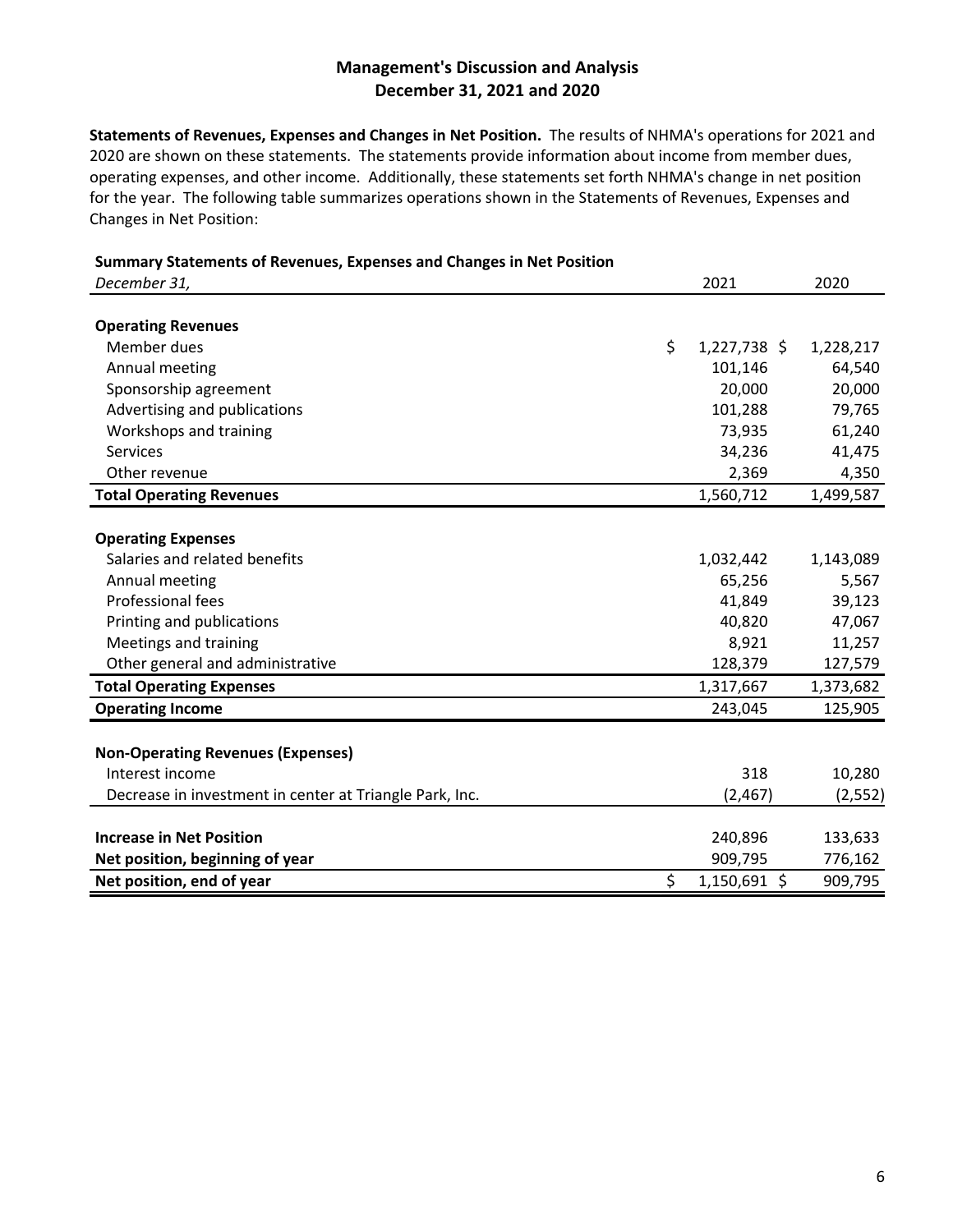For 2021, NHMA's Board of Directors budgeted municipal member dues revenue of \$1,221,998, a zero percent increase over 2020, with minimum dues set at \$1,082 and maximum dues of \$28,416. Associate member dues were also not increased in 2021, remaining at \$574. The year over year change is due to population factors in calculating individual member dues.

Salaries and related benefits are \$110,647 lower than 2020, primarily from a decrease in salaries expense. Other significant changes include an increase in advertising and workshop revenue combined of \$63,305 as a result of the workshops being hosted virtually and an increase in advertisers for 2021. The net position at December 31, 2021 is \$1,150,691, an increase of \$240,896, or 26.5% from the prior year.

#### **Statements of Cash Flows**

These statements review how NHMA's cash balance changed during the calendar years 2021 and 2020. It is divided into three sections explaining where NHMA provided or used cash during the year. These areas relate to NHMA's operations, investing activities, and financing activities. It provides the reasons for the increase or decrease in NHMA's cash position. The Statements of Cash Flows indicate a net increase in cash and cash equivalents for 2021 and 2020 of \$232,579 and \$70,664, respectively.

#### **Notes to the Financial Statements**

This report also contains notes to the financial statements and other supplementary information in addition to the basic financial statements. The notes provide additional information that is essential to a full understanding of the data provided in the financial statements.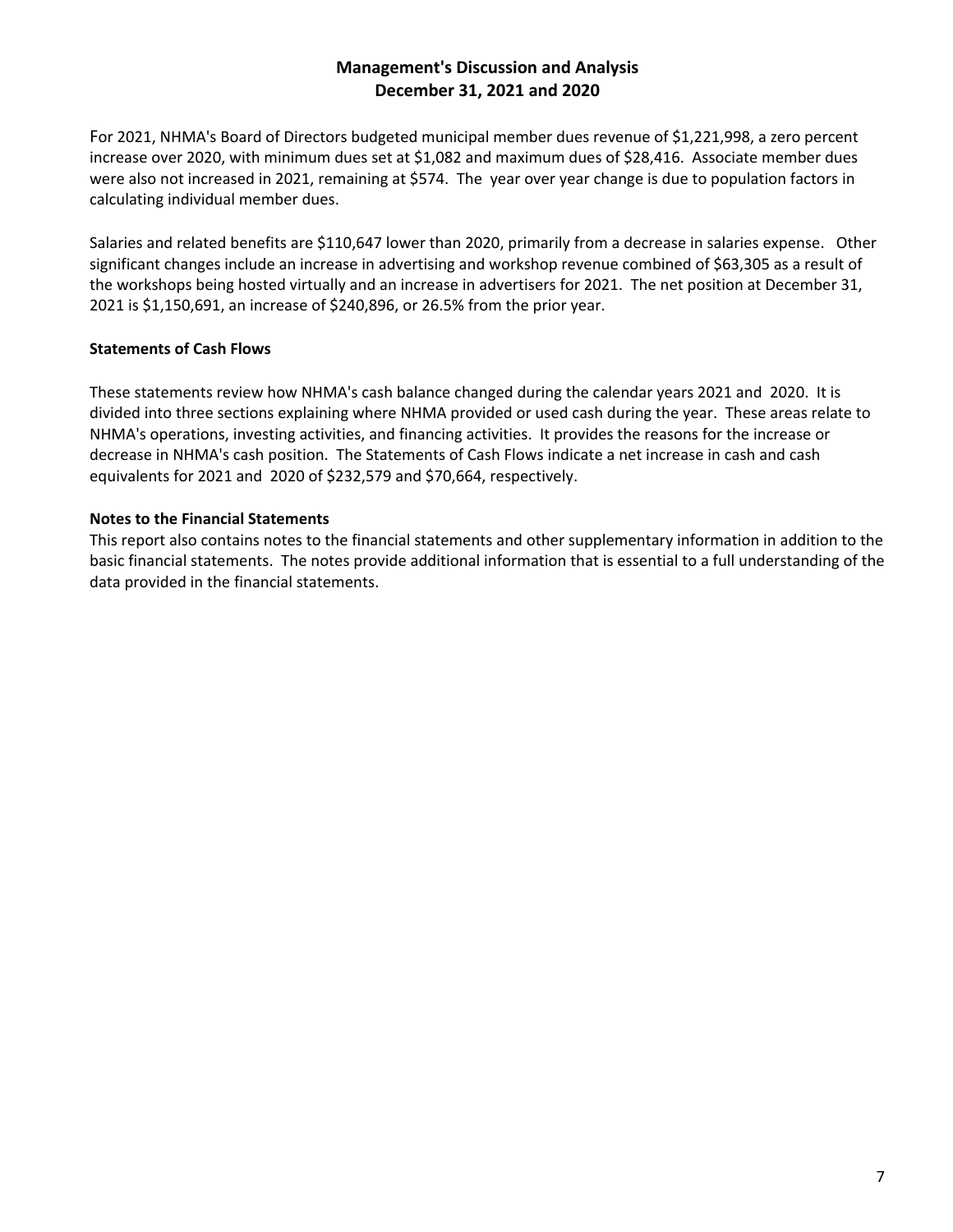#### **Other Information**

In addition to the basic financial statements and accompanying notes, this report also presents a Statement of Revenues, Expenses and Changes in Net Position – Budget to Actual Comparison for the year ended December 31, 2021. The following table summarizes this statement:

| Summary Statements of Revenues, Expenses and Changes in Net Position - Budget to Actual Comparison |                    |              |                    |
|----------------------------------------------------------------------------------------------------|--------------------|--------------|--------------------|
|                                                                                                    |                    |              | Variance- Positive |
| Year Ended December 31, 2021                                                                       | <b>Budget</b>      | Actual       | (negative)         |
| <b>Operating Revenues</b>                                                                          |                    |              |                    |
| Member dues                                                                                        | \$<br>1,221,998 \$ | 1,227,738 \$ | 5,740              |
| Annual meeting                                                                                     | 40,000             | 101,146      | 61,146             |
| Sponsorship agreement                                                                              | 20,000             | 20,000       |                    |
| Advertising and publications                                                                       | 69,000             | 101,288      | 32,288             |
| Workshops and training                                                                             | 40,980             | 73,935       | 32,955             |
| Services and other revenue                                                                         | 25,839             | 36,605       | 10,766             |
| <b>Total Operating Revenues</b>                                                                    | 1,417,817          | 1,560,712    | 142,895            |
| <b>Operating Expenses</b>                                                                          |                    |              |                    |
| Salaries and related benefits                                                                      | 1,088,264          | 1,032,442    | 55,822             |
| Annual meeting                                                                                     | 15,000             | 65,256       | (50, 256)          |
| Professional fees                                                                                  | 40,489             | 41,849       | (1, 360)           |
| Printing and publications                                                                          | 68,720             | 40,820       | 27,900             |
| Meetings and training                                                                              | 27,020             | 8,921        | 18,099             |
| Other general and administrative                                                                   | 171,011            | 128,379      | 42,632             |
| <b>Total Operating Expenses</b>                                                                    | \$<br>1,410,504 \$ | 1,317,667 \$ | 92,837             |
|                                                                                                    |                    |              |                    |
| <b>Operating Income</b>                                                                            | 7,313              | 243,045      | 235,732            |
|                                                                                                    |                    |              |                    |
| Interest income                                                                                    | 1,200              | 318          | (882)              |
| Decrease in investment in center at Triangle Park, Inc.                                            |                    | (2, 467)     | 2,467              |
|                                                                                                    |                    |              |                    |
| <b>Change in Net Position</b>                                                                      | \$<br>$8,513$ \$   | 240,896 \$   | 232,383            |

Operating revenues were \$142,895 higher than budgeted, while operating expenses for the year were \$92,837 lower, or 7% lower than the budget. Annual meeting expenses increased in relation to the annual meeting revenue, netting revenue of \$10,809 over budget due to increased attendance at the event. Overall, this resulted in a change in net position of \$240,896, which was \$232,383 higher than the budgeted amount of \$8,513.

#### **Operating Results**

NHMA's operating results for 2021 are found on the Statement of Revenues, Expenses and Changes in Net Position. Operating income amounted to \$243,045 for the year ended December 31, 2021, with total assets of \$2,021,996 and deferred outflows of resources related to pension of \$235,619. Current liabilities were \$615,132, with a net pension liability of \$255,400 and deferred inflows of resources related to pension of \$236,392.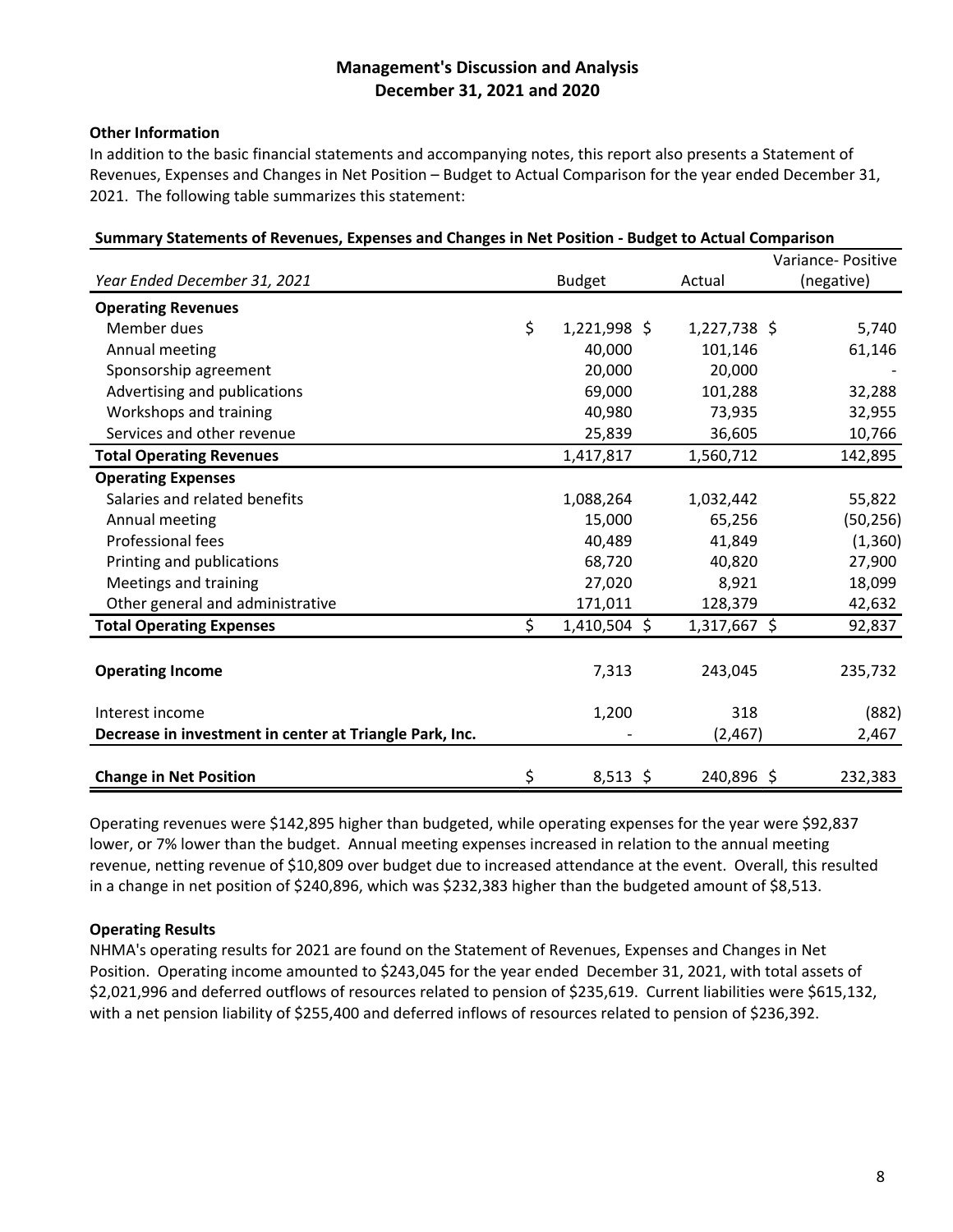Net position at year end was \$1,150,691. In 2016, NHMA's Board of Directors adopted an "Unrestricted Year-End Net Position" policy which establishes a guideline concerning the appropriate level of year-end net position which is 45% to 75% of the Board approved operating expenses. At December 31, 2021, NHMA's unrestricted net position of \$1,082,431 represents 76.7% of the 2021 budgeted expenses approved by the Board. This level of net position would provide approximately nine months of operating expenses.

Operating results include revenue from member dues, the annual meeting, a sponsorship agreement, advertising, publications, and workshops. NHMA earned membership dues in the amount of \$1,227,738 in 2021. These funds are used to provide legislative advocacy services on behalf of NHMA's town and city members, to support legal advisory services, training, and publications for members. Operating expenses include amounts for salaries and related benefits, expenses related to legislative policy activities, and expenses for general activities.

#### **Significant Accounting Policies**

The financial statements are prepared under the accrual method of accounting. Thus, expenses are recognized in the period in which they are incurred and revenues in the period in which they are earned. At December 31, 2021 and 2020, calculations for prepaid expenses, accrued salaries, and related expenses were recognized to ensure expenses and revenues were recognized in the appropriate period(s).

#### **Risks** *&* **Uncertainties**

In times of tight budgets, local governing bodies carefully review all expenditures. NHMA occasionally loses a member for local budgeting or political reasons. As of the date of this report, we believe all municipal and associate members will continue membership in 2022.

Outlook and Service results based on member feedback through NHMA's Board of Directors and on workshop/annual meeting evaluations, and the continued high-volume use of its services, NHMA sees an ongoing demand for its government affairs activities, legal and financial advisory services, training programs and publications for the foreseeable future. New and ongoing services that our members continue to rely upon to fulfill their statutory and fiduciary responsibilities as elected and appointed municipal officials include:

#### **Publications:**

In 2021, NHMA published updated versions of the Municipal Officials Directory, Knowing the Territory, Model Welfare Guidelines, Right to Know Guidebook, Town and School Meeting Handbook, and supplements to Hard Road to Travel.

Town and City magazine was published six times and mailed to over 1,750 people and delivered electronically to 820 people.

NHMA NewsLink, a biweekly newsletter, was distributed electronically to 1,031 interested individuals.

The Legislative Bulletin was emailed weekly during the 2021 legislative session, keeping members informed of action at the State House impacting municipal operations.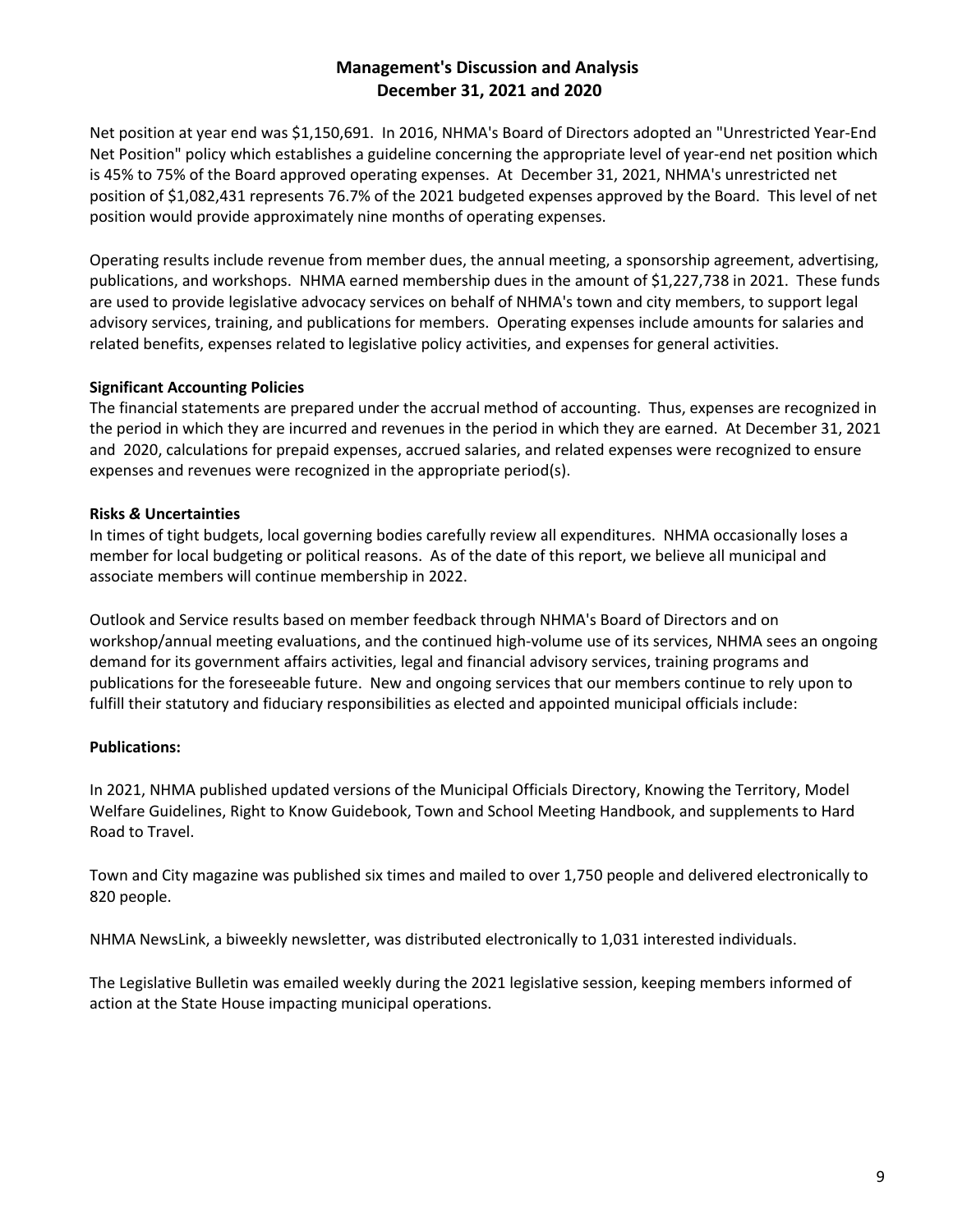#### **Workshops and Educational Programming:**

The ongoing Coronavirus pandemic continued to affect the way NHMA presented workshops in 2021. We continued with virtual events and had over 1,800 attendees at our workshops. We were able to host a successful hybrid Annual Conference, which was very well received.

NHMA held all the traditional workshops, including two Town and School Moderators Workshops (Traditional and SB2), two Local Officials Workshops, one Budget and Finance Workshop, four Right-to-Know Workshops, two Hard Road to Travel Workshops, a Municipal Trustees training, an Effective Code Enforcement Workshop, and a Land Use Law Conference. We continued the popular Academy for Good Governance, a series of six courses created by NHMA and Primex exclusively for elected governing body members (select board, town council, city council, board of aldermen, school board, and village district commissioners).

Workshops were presented for the University of New Hampshire's Technology Transfer Center on Hard Road to Travel.

NHMA presented 7 On Demand seminars. These are workshops that staff present in the field or virtually, to employees and officials from a single town or from neighboring municipalities, on specific topics, making it easy for local officials to attend training and ask questions in a small group setting.

NHMA produced 18 webinars, attended by over 900 people, on subjects from legislative updates, the Right-to-Know Law, code enforcement, elections, and cybersecurity.

Finally, staff members were in high demand, speaking before a wide variety of groups who also serve municipal officials: NH Government Finance Officers Association, NH Department of Environmental Services, NH Department of Health and Human Services. **Advocacy and Legal Advice:** 

- NHMA closely followed approximately 300 legislative bills of municipal interest.
- NHMA answered over 3,300 legal inquiries, either by phone or email. Common subjects were the authority of select boards, Right-to-Know law, planning board questions, Town Meeting, Zoning Board of Adjustment and COVID-19 impact on municipalities.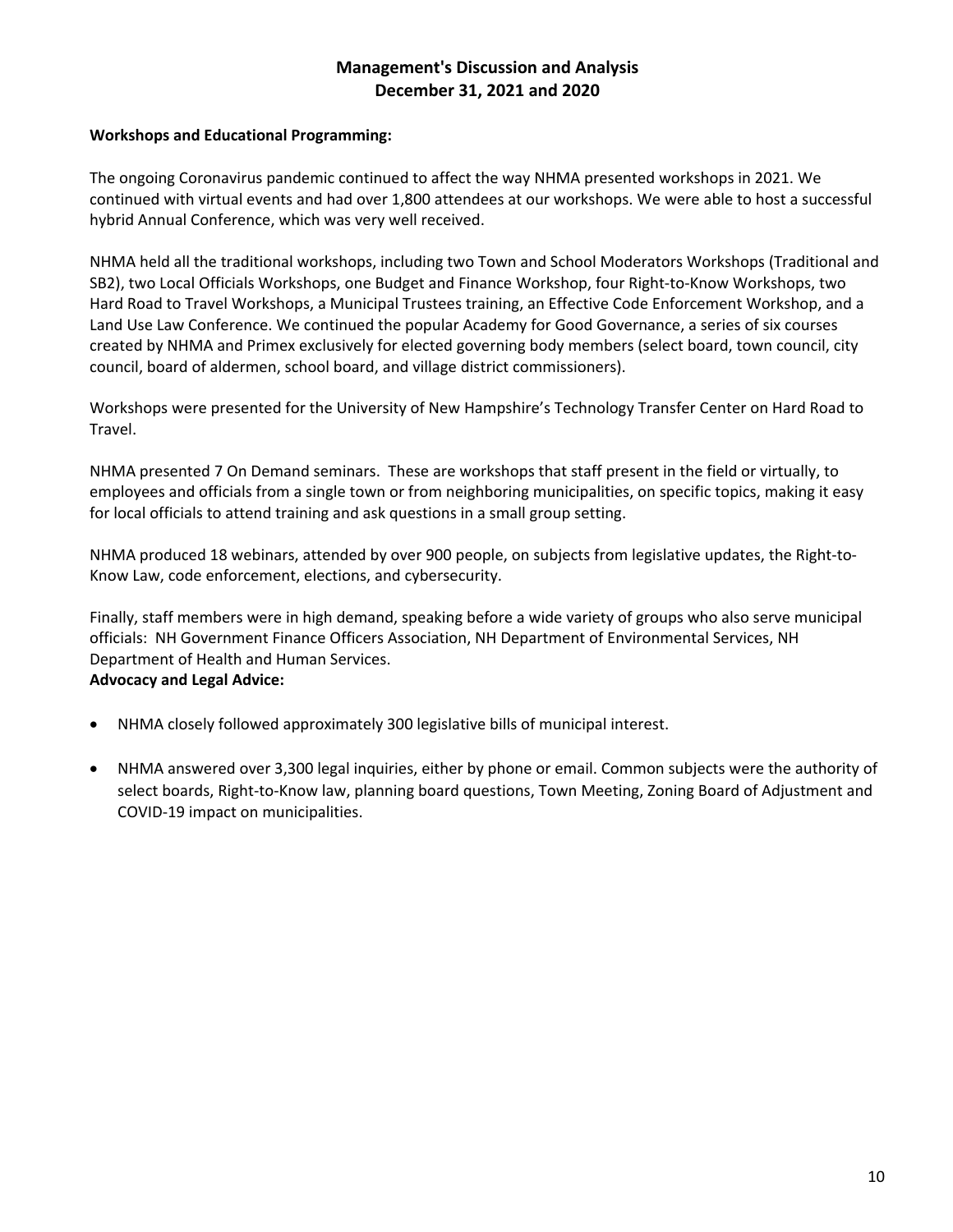#### **Requests for Information**

This financial report is designed to provide a general overview of New Hampshire Municipal Association's finances for all those with an interest in the association's finances. Questions concerning any of the information provided in this report or requests for additional financial information should be addressed to:

> Judith Pellowe, Business Administrator New Hampshire Municipal Association 25 Triangle Park Dr. Concord, NH 03301

The New Hampshire Municipal Association's web site contains additional information at: www.nhmunicipal.org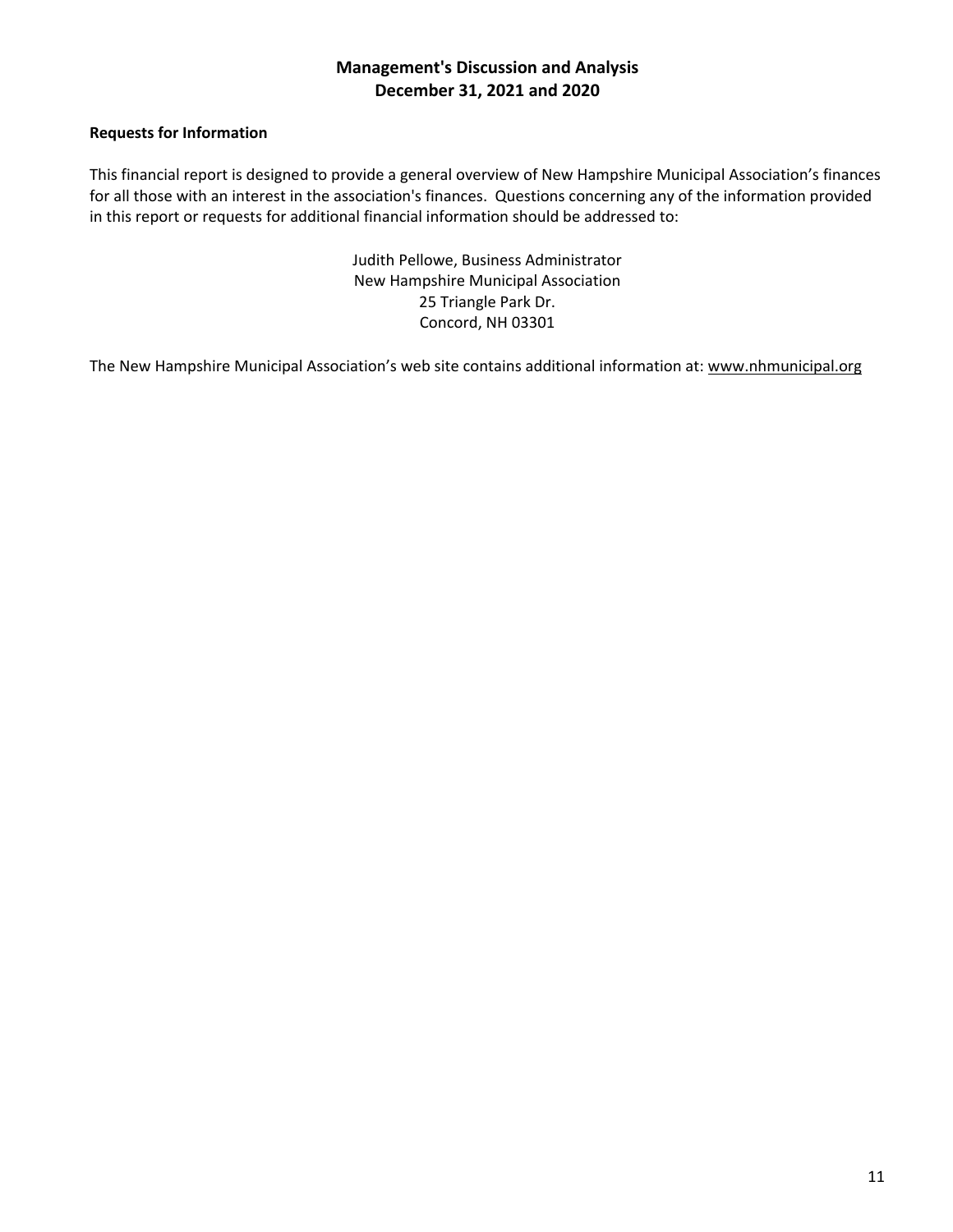### **Statements of Net Position**

| December 31,                                                      | 2021                 | 2020      |
|-------------------------------------------------------------------|----------------------|-----------|
| <b>Assets and Deferred Outflows of Resources</b>                  |                      |           |
|                                                                   |                      |           |
| <b>Current Assets</b>                                             |                      |           |
| Cash and cash equivalents                                         | \$<br>$1,872,505$ \$ | 1,639,926 |
| Accounts receivable                                               | 21,192               | 15,415    |
| Prepaid expenses                                                  | 27,867               | 28,748    |
| Other current assets                                              | 32,172               | 326       |
| <b>Total Current Assets</b>                                       | 1,953,736            | 1,684,415 |
| <b>Non-Current Assets</b>                                         |                      |           |
|                                                                   |                      |           |
| Investments in Center at Triangle Park, Inc.                      | 68,260               | 70,727    |
| <b>Total Assets</b>                                               | 2,021,996            | 1,755,142 |
| <b>Deferred outflows of resources</b>                             | 235,619              | 330,455   |
| <b>Total Assets and Deferred Outflows of Resources</b>            | 2,257,615            | 2,085,597 |
|                                                                   |                      |           |
| Liabilities, Deferred Inflows of Resources and Net Position       |                      |           |
|                                                                   |                      |           |
| <b>Current Liabilities</b>                                        |                      |           |
| Accounts payable and accrued expenses                             | 9,442                | 6,385     |
| Accrued payroll and related liabilities                           | 128,924              | 112,072   |
| Unearned revenue                                                  | 476,766              | 448,083   |
| <b>Total Current Liabilities</b>                                  | 615,132              | 566,540   |
| <b>Non-Current Liabilities</b>                                    |                      |           |
| Net pension liability                                             | 255,400              | 331,961   |
|                                                                   |                      |           |
| <b>Total Liabilities</b>                                          | 870,532              | 898,501   |
|                                                                   |                      |           |
| <b>Deferred inflows of resources</b>                              | 236,392              | 277,301   |
| <b>Total Liabilities and Deferred Inflows of Resources</b>        |                      |           |
|                                                                   | 1,106,924            | 1,175,802 |
| <b>Net Position</b>                                               |                      |           |
| Unrestricted                                                      | 1,082,431            | 839,068   |
| Investments in Center at Triangle Park, Inc.                      | 68,260               | 70,727    |
| <b>Total Net Position</b>                                         | 1,150,691            | 909,795   |
|                                                                   |                      |           |
| Total Liabilities, Deferred Inflows of Resources and Net Position | \$<br>2,257,615 \$   | 2,085,597 |

See accompanying notes to financial statements.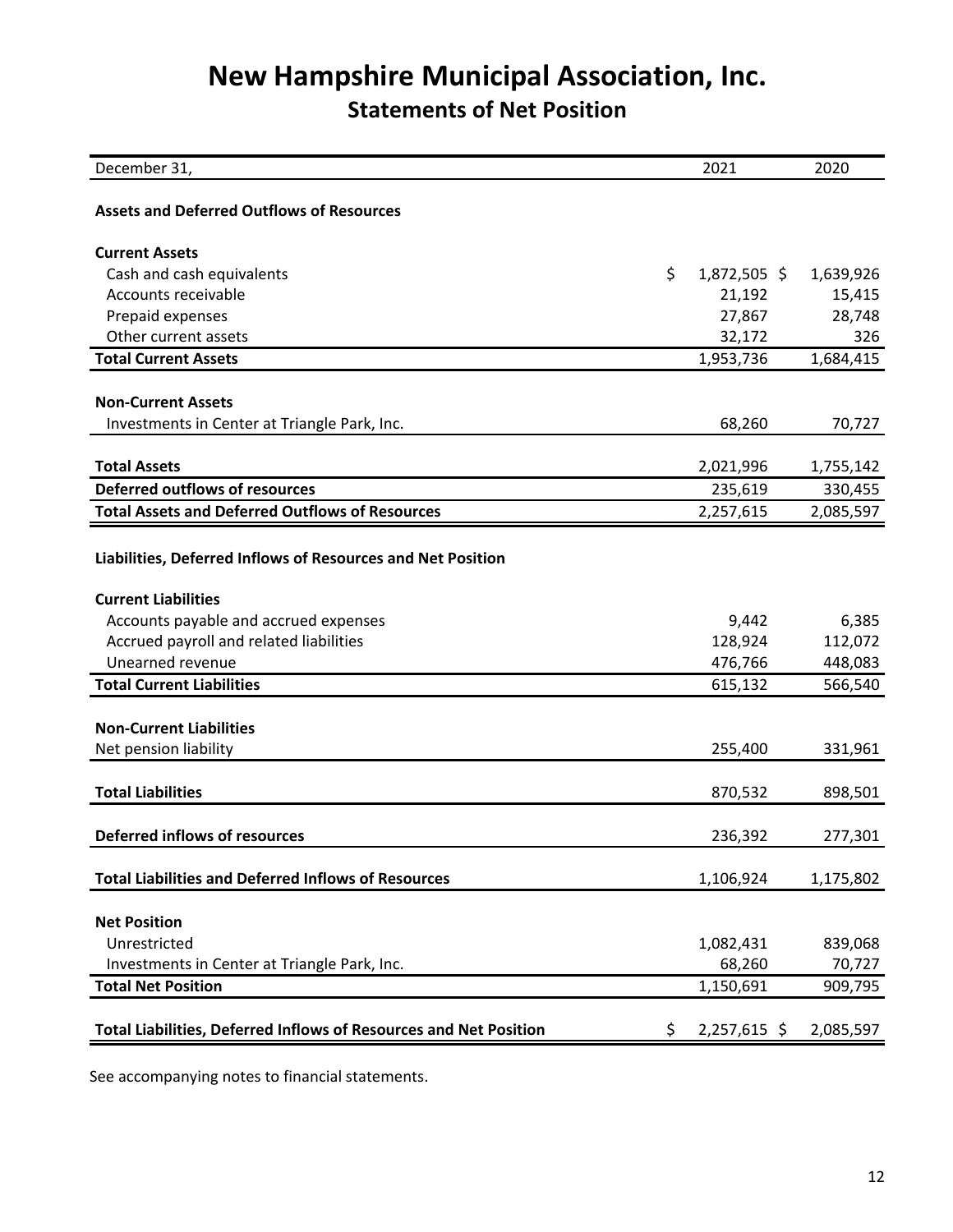### **New Hampshire Municipal Association, Inc. Statements of Revenues, Expenses, and Changes in Net Position**

| Year Ended December 31,                                    | 2021                 | 2020      |
|------------------------------------------------------------|----------------------|-----------|
| <b>Operating Revenues</b>                                  |                      |           |
| Member dues                                                | \$<br>1,227,738 \$   | 1,228,217 |
| Annual meeting                                             | 101,146              | 64,540    |
| Sponsorship agreement                                      | 20,000               | 20,000    |
| Advertising and publications                               | 101,288              | 79,765    |
| Workshops and training                                     | 73,935               | 61,240    |
| <b>Services</b>                                            | 34,236               | 41,475    |
| Other revenue                                              | 2,369                | 4,350     |
| <b>Total Operating Revenues</b>                            | 1,560,712            | 1,499,587 |
|                                                            |                      |           |
| <b>Operating Expenses</b><br>Salaries and related benefits |                      |           |
|                                                            | 1,032,442            | 1,143,089 |
| Annual meeting<br>Rent                                     | 65,256               | 5,567     |
| Professional fees                                          | 34,090<br>41,849     | 34,380    |
|                                                            |                      | 39,123    |
| Printing and publications                                  | 40,820               | 47,067    |
| Meetings and training                                      | 8,921                | 11,257    |
| Insurance                                                  | 29,923               | 25,961    |
| Postage                                                    | 6,601                | 8,481     |
| Dues and memberships                                       | 20,605               | 20,797    |
| IT expenses                                                | 21,616               | 23,886    |
| Staff expenses                                             | 4,213                | 3,177     |
| Telephone                                                  | 4,784                | 3,873     |
| <b>Bank fees</b>                                           | 3,752                | 2,403     |
| Mileage                                                    | 74                   | 290       |
| Outreach                                                   |                      | 200       |
| Office supplies                                            | 2,448                | 1,483     |
| Other expenses                                             | 273                  | 2,648     |
| <b>Total Operating Expenses</b>                            | 1,317,667            | 1,373,682 |
| <b>Operating Income</b>                                    | 243,045              | 125,905   |
| <b>Non-Operating Revenues (Expenses)</b>                   |                      |           |
| Interest income                                            | 318                  | 10,280    |
| Decrease in investment in center at Triangle Park, Inc.    | (2, 467)             | (2, 552)  |
| <b>Increase in Net Position</b>                            | 240,896              | 133,633   |
| Net position, beginning of year                            | 909,795              | 776,162   |
| Net position, end of year                                  | \$<br>$1,150,691$ \$ | 909,795   |

See accompanying notes to financial statements.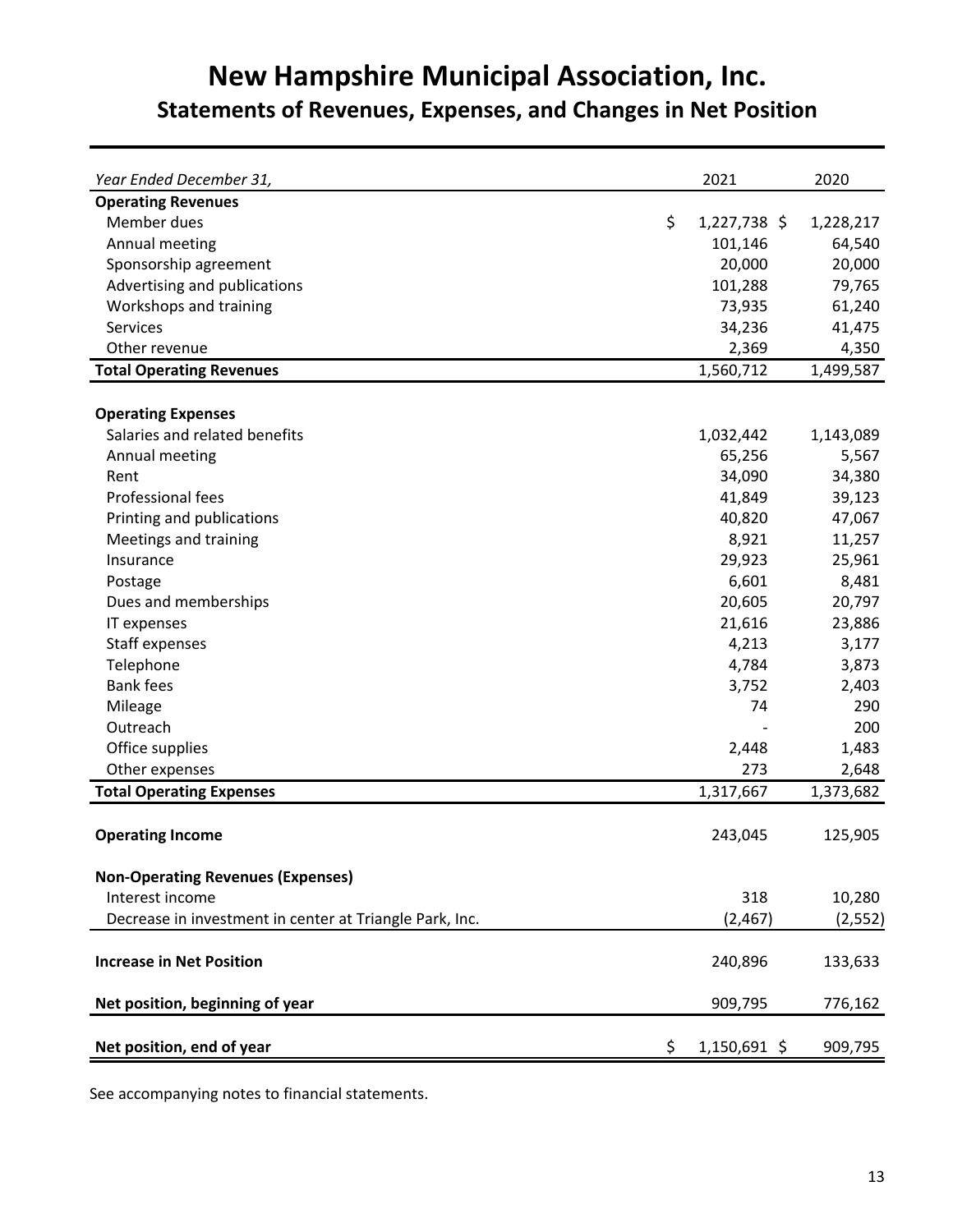### **Statements of Cash Flows**

| Year Ended December 31,                                                 | 2021                 | 2020          |
|-------------------------------------------------------------------------|----------------------|---------------|
| Cash flows from operating activities                                    |                      |               |
| Receipts from member dues                                               | \$<br>$1,221,271$ \$ | 1,151,583     |
| Receipts from other revenues                                            | 309,897              | 271,298       |
| Payments for salaries and related benefits                              | (1,038,224)          | (1, 144, 495) |
| Payments to CTP                                                         | (34,090)             | (34, 380)     |
| Payments to vendors                                                     | (226, 593)           | (183, 622)    |
| Net cash provided by operating activities                               | 232,261              | 60,384        |
| Cash flows from investing activities:                                   |                      |               |
| Interest received                                                       | 318                  | 10,280        |
| Net cash provided by investing activities                               | 318                  | 10,280        |
| Net change in cash and cash equivalents                                 | 232,579              | 70,664        |
| Cash and cash equivalents, beginning of year                            | 1,639,926            | 1,569,262     |
| Cash and cash equivalents, end of year                                  | 1,872,505            | 1,639,926     |
|                                                                         |                      |               |
| Reconciliation of operating loss to net cash from operating activities: |                      |               |
| Operating income                                                        | 243,045              | 125,905       |
| Changes in operating assets and liabilities:                            |                      |               |
| Accounts receivable                                                     | (5, 777)             | 5,222         |
| Prepaid expenses                                                        | 881                  | (12, 993)     |
| Other current assets                                                    | (31, 846)            | (307)         |
| Deferred outflows                                                       | 94,836               | 123,286       |
| Accounts payable and accrued expenses                                   | 3,056                | 4,788         |
| Accrued payroll and related liabilities                                 | 16,852               | (38, 911)     |
| Unearned revenue                                                        | 28,684               | (60, 825)     |
| Net pension liability                                                   | (76, 561)            | (199, 407)    |
| Deferred inflows                                                        | (40, 909)            | 113,626       |
| Total adjustments                                                       | (10, 784)            | (65, 521)     |
| Total                                                                   | \$<br>232,261 \$     | 60,384        |

See accompanying notes to financial statements.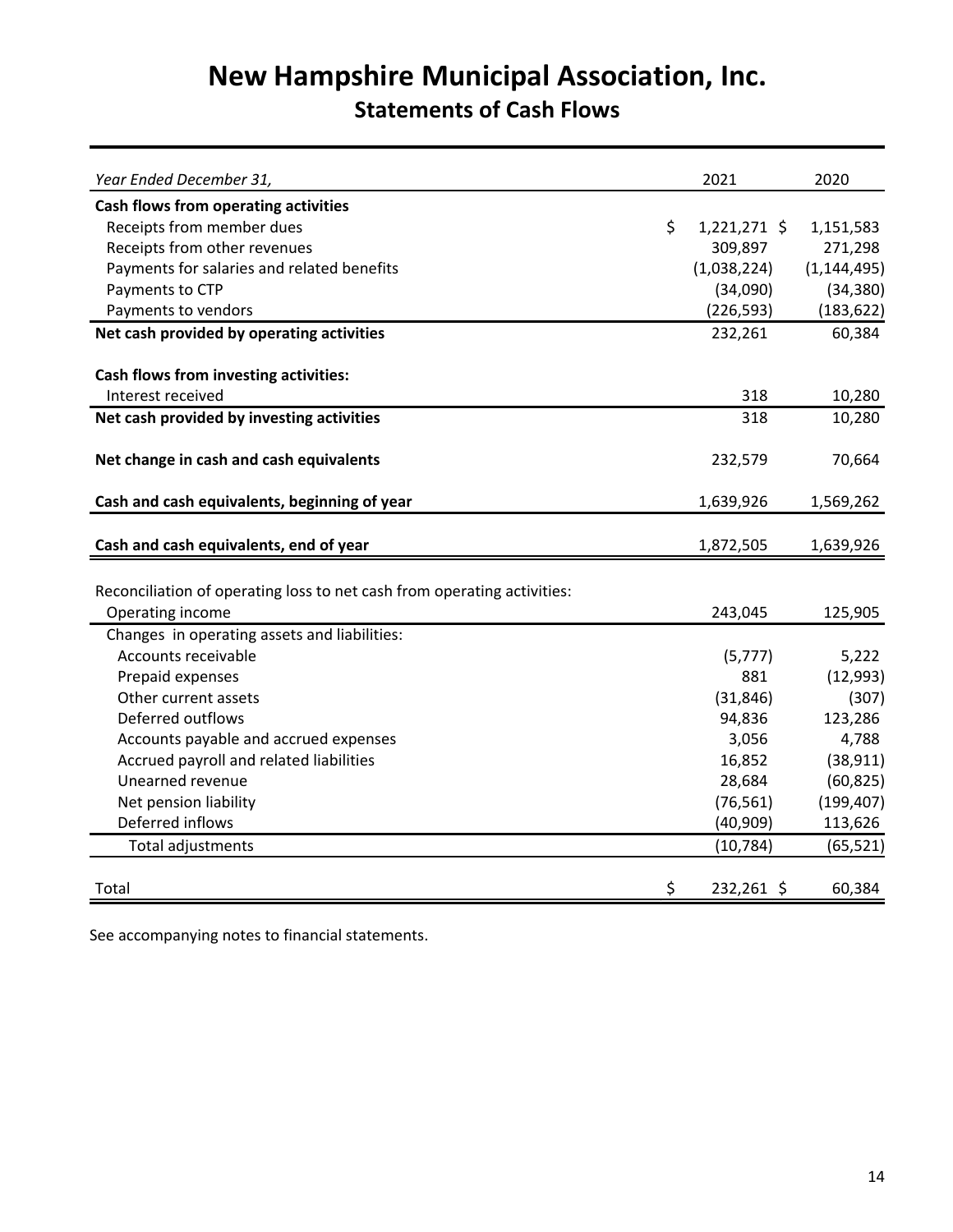#### **Note 1: Summary of Significant Accounting Policies**

#### **Nature of Operations**

New Hampshire Municipal Association, Inc. ("NHMA") is a nonprofit, non-partisan membership organization of municipalities with the mission to provide legislative advocacy and legal services through policy development, advice on municipal problems and issues, training, and education on municipal duties and legal principles. The services are provided to and on behalf of municipal members of NHMA. As of December 31, 2021 and 2020, 234 towns and cities were members, out of a total of 234 towns and cities in New Hampshire. In addition, 50 and 51 other political subdivisions and regional planning commissions are associate members of NHMA at December 31, 2021 and 2020, respectively. The Board of Directors is comprised of only elected and appointed municipal officials elected by NHMA members. Membership dues are assessed annually based on criteria set forth in NHMA's bylaws. Because the governing body of NHMA is comprised of only elected and appointed municipal officials, NHMA is considered a governmental entity for the purpose of applying accounting and financial reporting standards, as more fully described in the basis of presentation footnote.

Founded in 1941 for the purpose of exchanging information to facilitate more efficient and effective local government, NHMA was reorganized in July 2003 as the Local Government Center, Inc. (LGC). New Hampshire Municipal Association, Limited Liability Company (NHMA, LLC), a separate subsidiary of LGC, was also created. Effective September 1, 2013, NHMA, LLC was dissolved and absorbed by its parent, LGC, and LGC changed its name to New Hampshire Municipal Association, Inc. (NHMA).

In evaluating NHMA as a reporting entity, management has addressed all potential component units for which NHMA may be financially accountable and, as such, should be included within NHMA's financial statements. In accordance with GASB Statement No. 14 as amended by GASB Statement No. 61, NHMA is financially accountable if it appoints a voting majority of the organization's governing board and (1) it is able to impose its will on the organization, or (2) there is a potential for the organization to provide specific financial benefits to or impose specific financial burdens on NHMA. Additionally, NHMA is required to consider other organizations for which the nature and significance of their relationship with NHMA are such that exclusion would cause the reporting entity's financial statements to be misleading. Based on the application of these criteria, there are no other entities that should be included as part of these financial statements.

#### **Basis of Presentation**

The accompanying financial statements have been prepared in accordance with U.S. generally accepted accounting principles (GAAP) as applied to proprietary funds of governmental units. The Governmental Accounting Standards Board (GASB) is the authoritative standard-setting body for the establishment of governmental accounting and financial reporting principles. NHMA's financial statements are presented using the economic resources measurement focus and the accrual basis of accounting.

#### **Cash and Cash Equivalents**

Cash equivalents consist of highly liquid investments with an original maturity of three months or less.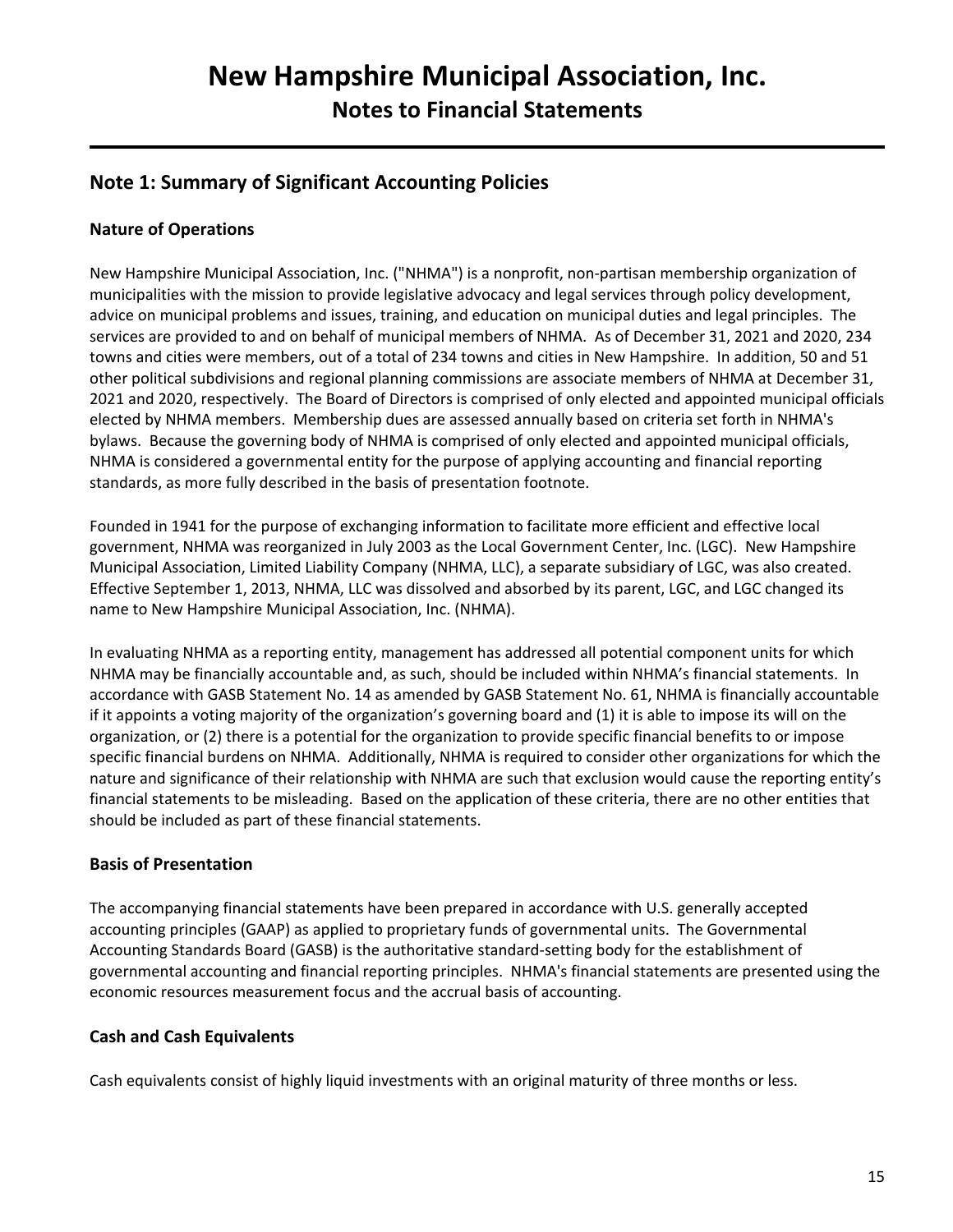#### **Note 1: Summary of Significant Accounting Policies** (Continued)

#### **Accounts Receivable**

Accounts receivable are stated at net realizable value. NHMA uses the allowance method to determine the uncollectible accounts receivable, which are based on management's judgment, experience and review of the current status of existing receivables. All receivables are deemed collectible by management at December 31, 2021 and 2020.

#### **Prepaid Expenses**

NHMA has made payments to vendors which reflect costs that are applicable to future accounting periods. These amounts are recorded as prepaid expenses. Prepaid expenses are reduced as the related services are provided.

#### **Investment in Center at Triangle Park, Inc.**

Center at Triangle Park, Inc. (CTP) was organized February 5, 1988 as a voluntary corporation and a 501(c)(25) entity for the purpose of acquiring and holding title to real estate. CTP leases real estate to NHMA and other third parties. As of December 31, 2021 and 2020, NHMA owns 1.2% of outstanding CTP shares.

NHMA's investment in CTP is carried under the equity method of accounting, whereby the gain or loss in operations of CTP is recognized in proportion to the ownership shares, and the investment in CTP is adjusted to recognize the gain or loss.

For the year ended December 31, 2021 and 2020, NHMA recognized a loss of \$2,467 and \$2,552, respectively, from the operations of CTP. The carrying value of the investment in CTP at December 31, 2021 and 2020 was \$68,260 and \$70,727, respectively.

#### **Deferred Outflows of Resources and Deferred Inflows of Resources**

In addition to assets, the statement of net position and/or balance sheet will sometimes report a separate section of deferred outflows of resources. This separate financial statement element, *deferred outflows of resources,* represents a consumption of net position that applies to a future period and so will not be recognized as an expense or expenditure until then. NHMA's deferred outflows relate to its pension liability and are disclosed in Note 8.

In addition to liabilities, the statement of financial position will sometimes report a separate section for deferred inflows of resources. This separate financial statement element, *deferred inflows of resources,* represents the acquisition of net position that applies to a future period and so will not be recognized as an inflow of revenue until that time. NHMA's deferred inflows relate to its pension liability and are disclosed in Note 8.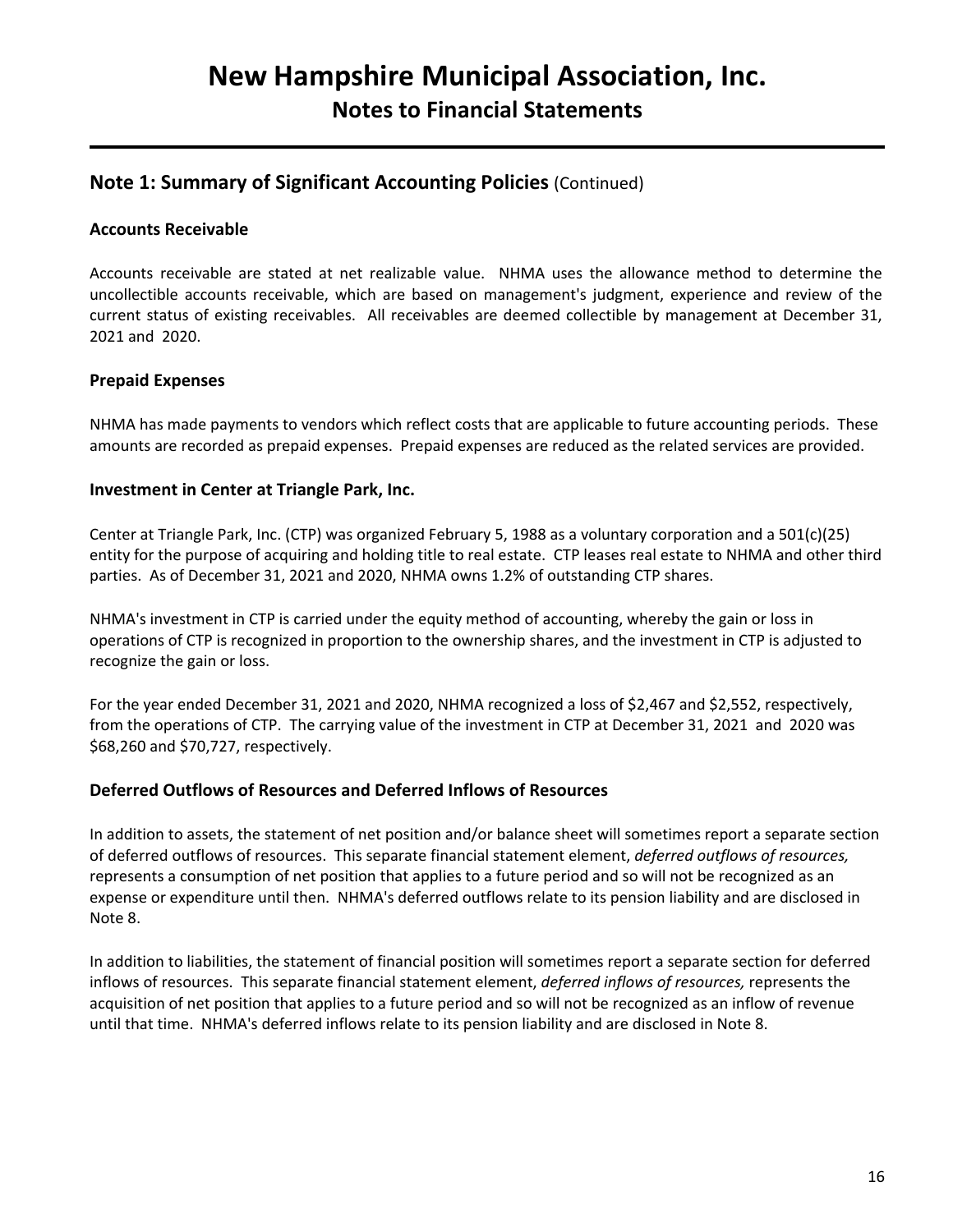#### **Note 1: Summary of Significant Accounting Policies** (Continued)

#### **Revenue Recognition**

Revenue is generally recognized when received and reflected in the accounting period to which the revenue relates. As described more fully in Note 4, amounts received in cash that will be earned in the future are deferred and reported as unearned revenue.

#### **Net Position**

Net positions are classified based upon any restrictions that have been placed on those balances. Unrestricted net position represents resources that have met all applicable restrictions and are considered to be available for unrestricted position is reported as restricted when constraints placed on net position use are either externally imposed by creditors, grantors, contributors, or laws or regulations of other governments, or are imposed by law through constitutional provisions or enabling legislation. There are no restricted net positions as of December 31, 2021 and 2020.

#### **Income Taxes**

NHMA is exempt from federal income taxes under provisions of the Internal Revenue Code.

#### **Operating Revenues and Expenses**

NHMA's statements of revenues, expenses and changes in net position distinguish between operating and nonoperating revenues and expenses. Operating revenues primarily result from member dues, the annual meeting, advertising and publications, and providing training and other services to members. Operating expenses primarily consist of expenses incurred to provide services to members, and general and administrative expenses. Other income and expenses, including interest income and gains or losses on the disposal of capital assets, are classified as non-operating in the financial statements.

#### **Use of Estimates**

The preparation of financial statements in accordance with accounting principles generally accepted in the United States requires management to make estimates and assumptions that affect the reported amounts in the financial statements and the accompanying notes. Actual results could differ from those estimates.

#### **Recent Accounting Pronouncements**

In June 2017, GASB issued GASB Statement No. 87, *Leases*. This new standard will provide users of the financial statements a more accurate picture of the assets and the long-term financial obligations of governments that lease. Lessees will recognize a lease liability and an intangible asset representing the lessee's right to use the leased asset and lessors will recognize a lease receivable and a deferred inflow of resources. This new leasing standard will apply for fiscal years beginning after June 15, 2021. Management is currently evaluating the impact of adoption on its financial statements.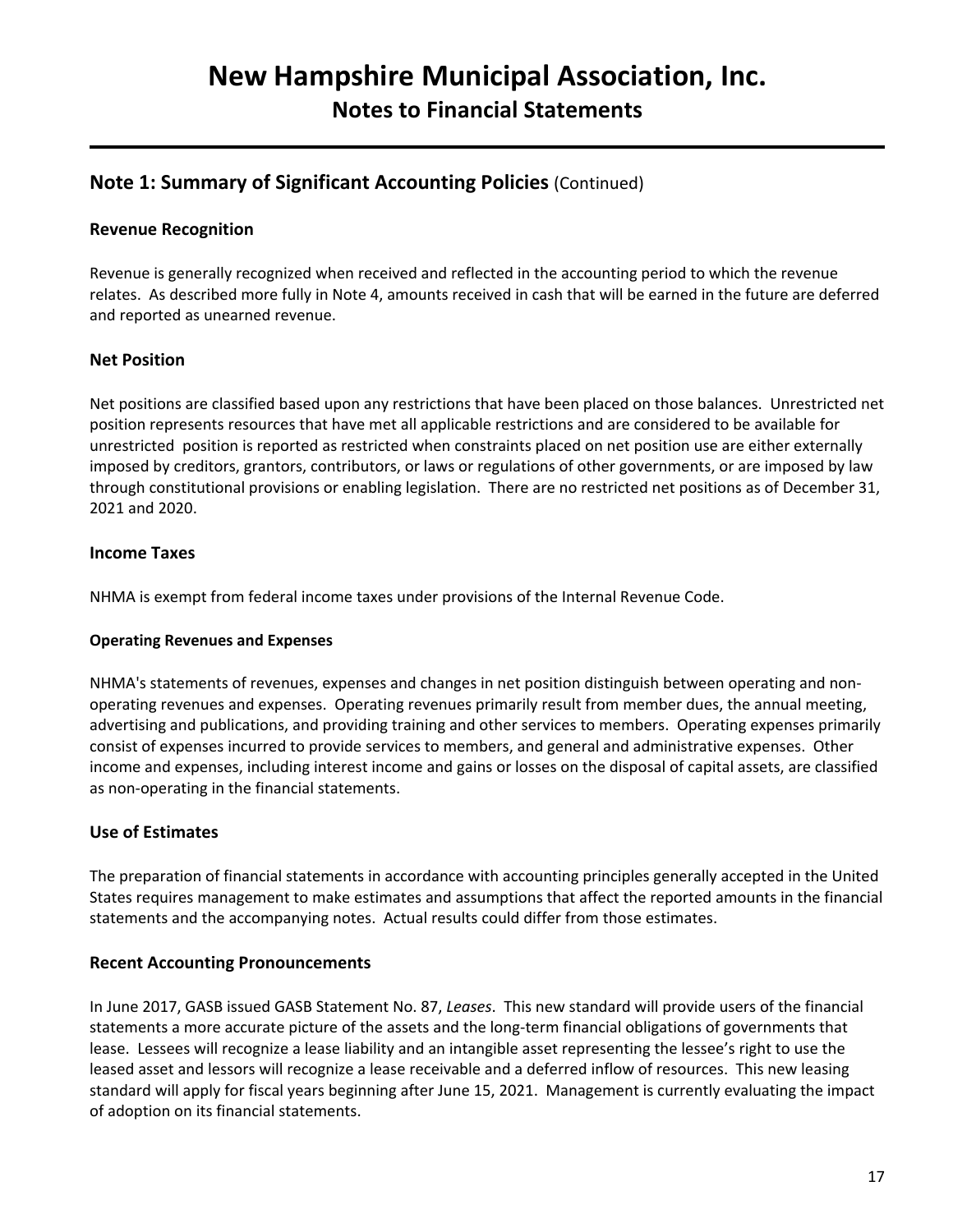#### **Note 2: Cash and Cash Equivalents**

NHMA maintains its cash in bank deposits and cash management accounts that are insured by the Federal Deposit Insurance Corporation (FDIC) up to \$250,000 per financial institution. As of December 31, 2021 and 2020, the carrying amount of cash and cash equivalents held in excess of the FDIC limit was \$1,624,850 and \$1,393,490, respectively. The balance in excess of the FDIC limit is collateralized with securities held in joint custody with a third party custodian.

#### **Note 3: Capital Assets**

Capital assets consist of furniture and equipment with an estimated useful life greater than one year. Capital assets are recorded at cost and updated for additions and retirements during the year. NHMA maintains a capitalization threshold of \$5,000. The cost of normal maintenance and repairs is charged to expense as incurred, while renewals, replacement of existing systems and betterments are capitalized. Upon sale or other disposition of assets, the cost and related accumulated depreciation are removed from the accounts, and any resulting gain or loss is reflected in the change in net position.

Furniture and equipment is depreciated using primarily the straight-line method over a useful life of three to five years.

Capital asset activity is as follows for the year ended December 31, 2021 and 2020:

|                                | <b>Balance</b><br>12/31/20 | <b>Additions</b> | <b>Disposals</b>         | <b>Balance</b><br>12/31/21 |
|--------------------------------|----------------------------|------------------|--------------------------|----------------------------|
| Capital assets at cost:        |                            |                  |                          |                            |
| Computer hardware              | $8,126$ \$                 | - S              | - S                      | 8,126                      |
| Less: Accumulated depreciation | (8, 126)                   |                  | $\overline{\phantom{a}}$ | (8, 126)                   |
| Total net capital assets       | $\sim$                     | - S              | - S                      |                            |

#### **Note 4: Unearned Revenue**

The components of unearned revenue are as follows at December 31:

| Years Ended December 31, 2021 and 2020 | 2021         | 2020    |
|----------------------------------------|--------------|---------|
|                                        |              |         |
| Unearned member dues                   | $413,691$ \$ | 393,776 |
| Unearned advertising revenue           | 36,350       | 24,288  |
| Other unearned revenue                 | 26,725       | 30,019  |
|                                        |              |         |
| Total unearned revenue                 | 476.766 S    | 448,083 |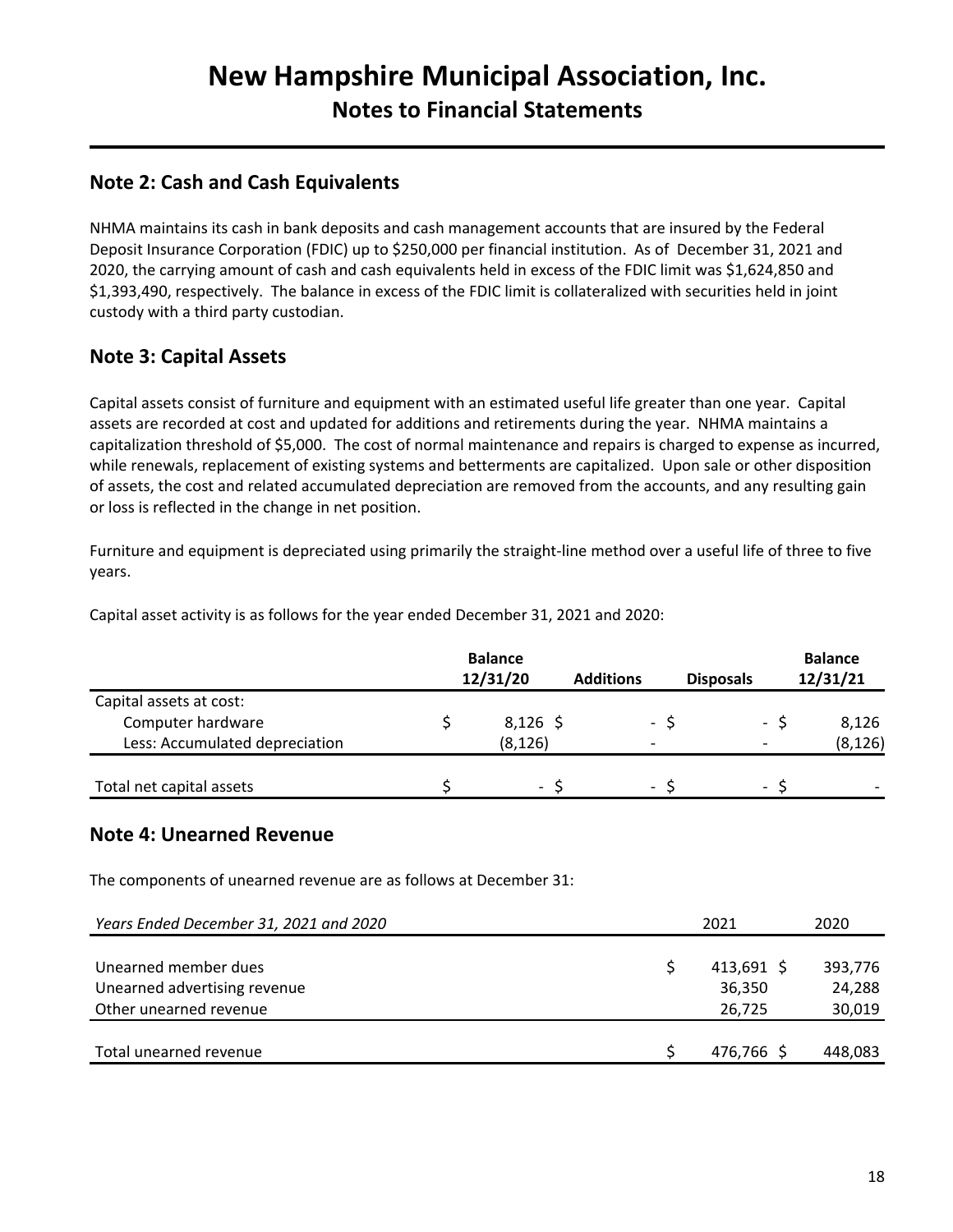#### **Note 4: Unearned Revenue** (Continued)

Members pay dues on an annual basis with a January 1 renewal date. Member dues are recognized as revenue in the membership year to which they relate. The portion of the dues received in cash that will be earned in a future period is deferred and reported as unearned revenue. Unearned member dues revenue is recognized as revenue on January 1, which is the beginning of the membership year.

Advertising revenue is recognized as revenue ratably over the contract period to which it relates or as services are performed, as applicable, with any unearned amounts recorded as unearned revenue. Unearned advertising revenue is recognized as revenue on January 1, which is the beginning of the contract period.

#### **Note 5: Leases**

NHMA leases facilities from CTP pursuant to a 10-year lease agreement, effective June 1, 2016. Under the terms of the new agreement, NHMA is charged a monthly fee of one-twelfth (1/12) of NHMA's annual proportionate share (based on the square footage occupied by NHMA) of CTP's total budgeted operating expenses. The amount due will be adjusted, effective January 1 of each calendar year, based on CTP's then current budget. CTP will provide NHMA several months' notice of the adjusted amount. As of April 2021, the adjusted amount for the year ended December 31, 2021 is \$34,620.

NHMA incurred \$34,620 and \$34,380 in lease payments during the years ended December 31, 2021 and 2020, respectively. Assuming future lease payments are consistent with the current year amount, with future minimum lease payments of approximately \$36,000 per year, total future minimum lease payments will be approximately \$180,000 over the remaining life of the lease.

#### **Note 6: Transactions with Former Affiliates**

Prior to September 1, 2013, Local Government Center HealthTrust, LLC (HealthTrust, LLC) and Local Government Center Property-Liability Trust, LLC (Property-Liability Trust, LLC) were subsidiaries of LGC. Effective with LGC's reorganization on September 1, 2013, HealthTrust, LLC and Property-Liability Trust, LLC transferred all of their assets, liabilities, net position and operations to the separate New Hampshire voluntary corporations HealthTrust, Inc. (HealthTrust) and Property-Liability Trust, Inc. (Property-Liability Trust), respectively. As such, effective September 1, 2013, NHMA had no ownership interest in and operates as a totally separate, independent organization from the former LGC subsidiaries. However, some members of NHMA are also insured by, HealthTrust, LLC.

NHMA is a participant in HealthTrust's risk pool. For the years ended December 31, 2021 and 2020, NHMA incurred \$131,840 and \$127,653, respectively, for employee benefits coverage through HealthTrust's pool, which is included in the salaries and related benefits expense on the statements of revenues, expenses and changes in net position.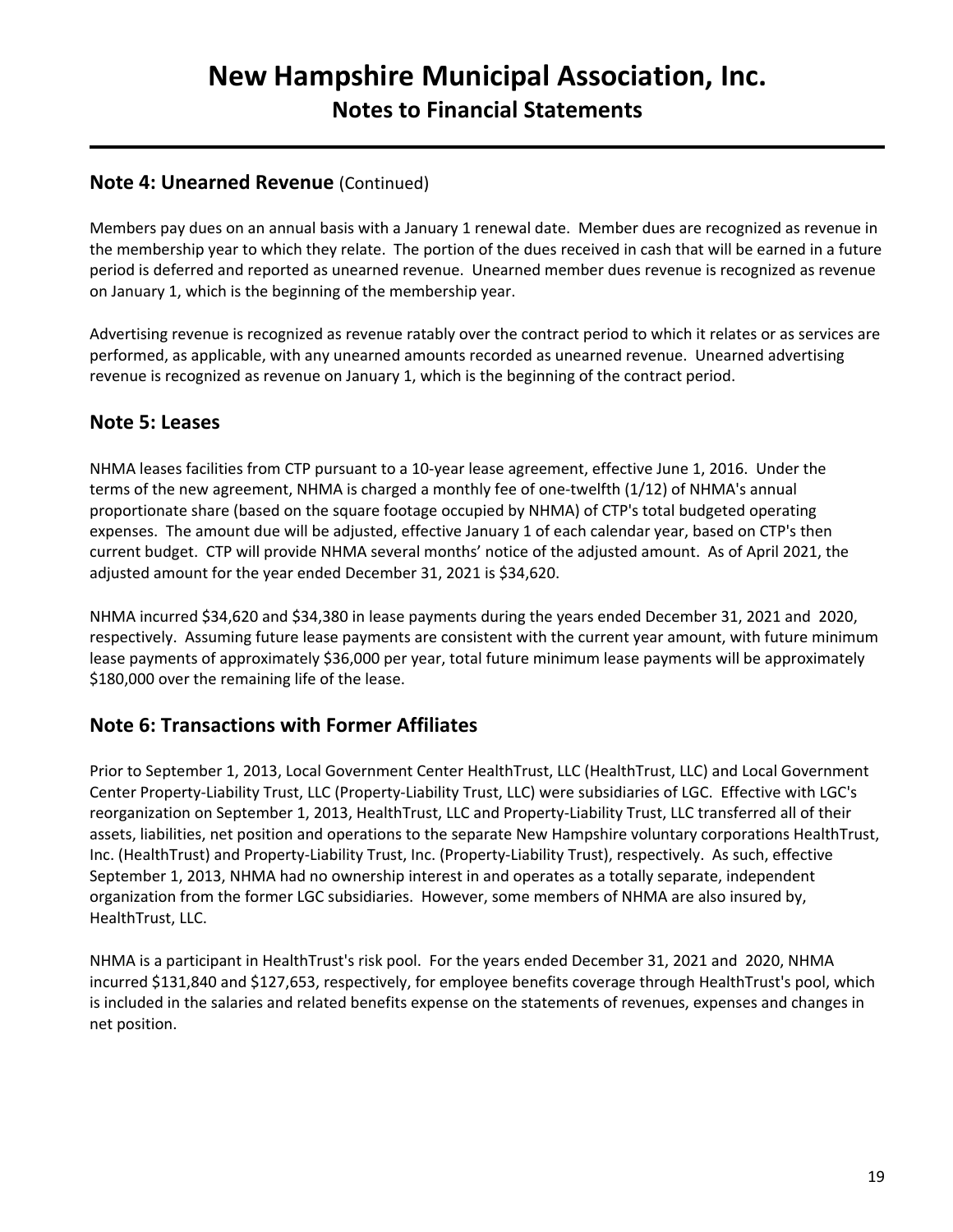#### **Note 6: Transactions with Former Affiliates** (Continued)

NHMA has a sponsorship agreement with HealthTrust whereby HealthTrust has preferential marketing rights in NHMA's publications, and at workshops and the annual conference. Revenue earned under the sponsorship agreement with HealthTrust was \$20,000 in both 2021 and 2020, respectively, and is included in the revenue from sponsorship agreements on the statements of revenues, expenses and changes in net position.

HealthTrust is a sponsor of NHMA's annual meetings. Revenue recognized from this sponsorship was \$20,000 in both 2021 and 2020. The sponsorship revenue from HealthTrust is included in annual meeting revenue on the statements of revenues, expenses and changes in net position.

#### **Note 7: Deferred Compensation Plan**

The employees of NHMA are covered by a Section 457 Deferred Compensation Plan administered by MissionSquare Retirement. All full-time employees are immediately eligible to participate in the plan and may elect to defer up to 100% of their gross compensation up to the federal limits. Contributions to the plan and the related income on those contributions are held by MissionSquare Retirement.

Employee contributions to the deferred compensation plan totaled \$39,848 and \$26,038 for the years ended December 31, 2021 and 2020, respectively. There were no employer contributions in 2021 and 2020.

#### **Note 8: Defined Benefit Pension Plan**

#### **Plan Description**

Effective January 1, 2007, LGC established the New Hampshire Local Government Center Defined Benefit Pension Plan, a single-employer plan. As part of the September 1, 2013 reorganization, the New Hampshire Local Government Center Defined Benefit Pension Plan became a cost-sharing multiple-employer defined benefit pension plan and changed its name to the HealthTrust/PLT/NHMA Pension Plan, and at the end of 2020 the name was changed to the Health Trust/NHMA Pension Plan (the Plan). This change had no impact on the financial assets or obligations of the pension plan, and there were no changes to the benefits provided or the eligibility criteria.

The Boards of Directors of the participating employers in the Plan, NHMA and HealthTrust, collectively retain the authority to establish, amend or terminate the Plan and its provisions at any time subject to any legal limitations. The Boards of Directors also established a Retirement Committee to administer the Plan. The Retirement Committee serves as the Plan administrator to the Plan and has discretionary authority to interpret the terms of the Plan and its decisions regarding administration, interpretation and application. All active, non-temporary employees of NHMA and HealthTrust are required to participate in the Plan as a condition of employment. The Plan provides a monthly benefit when a Plan participant retires or leaves after qualifying for benefits. The Plan does not issue a standalone financial report.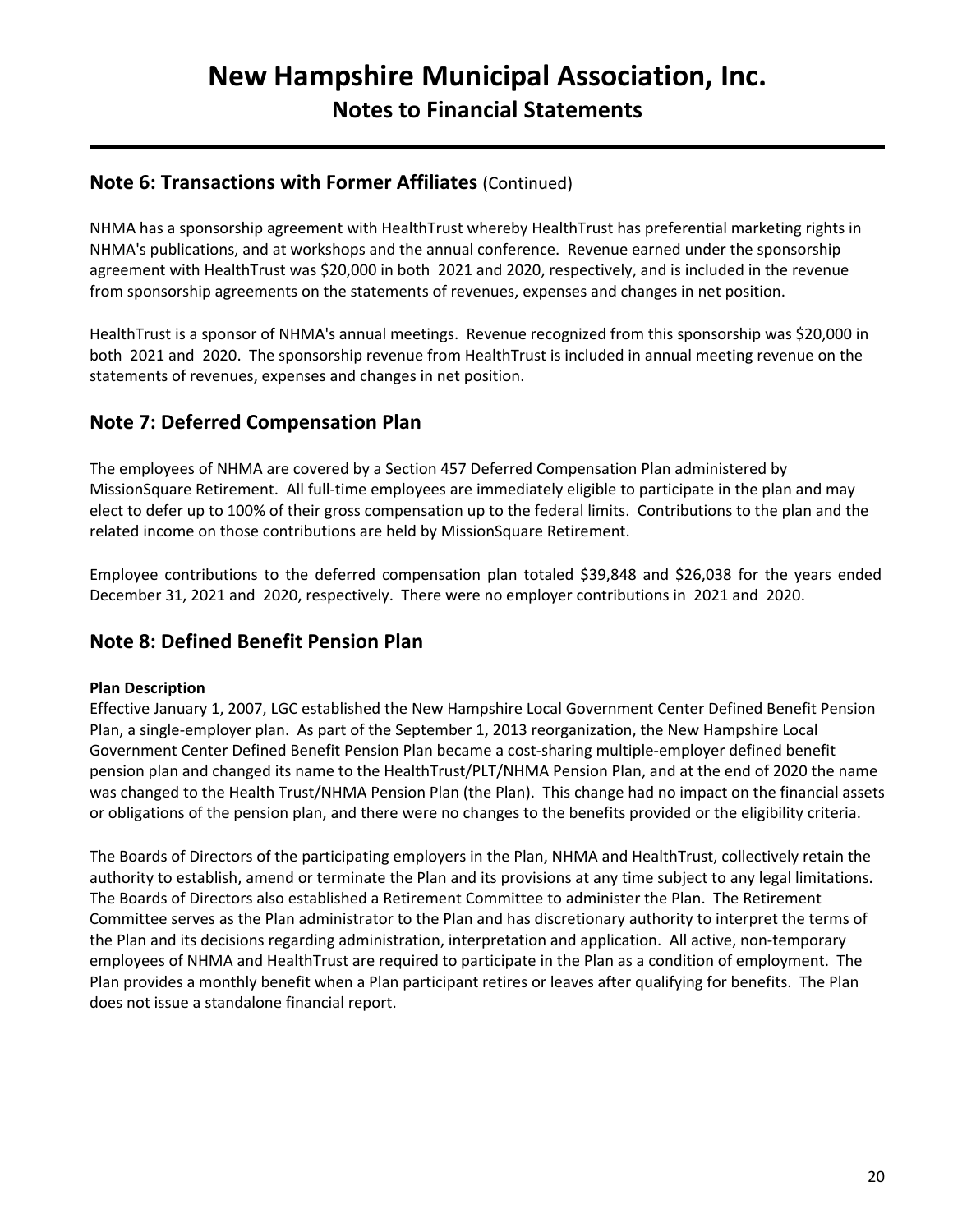#### **Note 8: Defined Benefit Pension Plan** (Continued)

On February 19, 2016, the Retirement Committee determined that partial termination of the Plan occurred when the PLT Board voted to commence runoff on April 14, 2015. The partial termination triggered a clause in the Plan granting all PLT employees, regardless of service, who terminate employment on or after April 14, 2015, 100% vested status, eligible for pension benefits as provided in the Plan. Pursuant to the terms of the Plan, PLT must give 90-days advanced notice to the Retirement Committee before ceasing to make contributions and effectively withdrawing from the Plan. An employer may only withdraw as of the Plan's year-end, resulting in a withdrawal liability as calculated by the Plan's actuary. The withdrawing employer must pay the withdrawal liability in one lump sum within 60-days of being notified of the withdrawal liability by the Retirement Committee. On June 3, 2016, PLT gave notice of its intent to withdraw from the Plan. After notification from the Retirement Committee, PLT made a withdrawal liability payment of \$99,387 in July 2017.

#### **Benefits**

The participants' benefits are established in the Plan and may be changed only with an amendment to the Plan. A participant's benefit is determined under a formula that multiplies the participant's final average earnings by her/his credited service. The formula is 1.50% of the final average earnings for each year of credited services, not to exceed 50% of the participant's average salary. Final average salary is defined as the average of the highest three consecutive years out of the last ten years base salary prior to retirement or termination. If a participant chooses early retirement, the benefit will be reduced by 0.25% for each month prior to the normal retirement date. If a participant remains employed after age 65, benefits will continue to accrue without any actuarial adjustment for late retirement.

#### **Contributions**

The contribution requirements of the participating employers under the Plan are established and may be amended by the Retirement Committee, based on the annual actuarial valuation of the Plan. The contribution requirements of the participating employees are established in the Plan and may be changed only with an amendment to the Plan. Participants contribute 5.5% of their base earnings to the Plan. The employers shall contribute to the Plan an amount determined by the Retirement Committee. For the years ended December 31, 2021 and December 31, 2020, the employer contribution was 8.94% and 9.12%, respectively, of each participant's earnings to the Plan. NHMA's contributions to the plan for the years ended December 31, 2021 and 2020 were \$69,281 and \$76,839 respectively.

#### **Pension Liabilities, Pension Expense, and Deferred Outflows of Resources and Deferred Inflows of Resources Related to Pensions**

As of and for the year ended December 31, 2021, NHMA reported a net pension liability of \$255,400 for its proportionate share of the Plan's net pension liability. The net pension liability was measured as of December 31, 2020, and the total pension liability used to calculate the net pension liability was determined by an actuarial valuation as of that date. As of and for the year ended December 31, 2020, NHMA reported a net pension liability of \$331,961 for its proportionate share of the Plan's net pension liability. The net pension liability was measured as of December 31, 2019, and the total pension liability used to calculate the net pension liability was determined by an actuarial valuation as of that date. NHMA's proportion of the net pension liability was based on its contributions to the Plan relative to the contributions of all participating employers to the Plan for the period from January 1, 2020 through December 31, 2020. As of December 31, 2020, and 2018 NHMA's proportion was 14.54% and 15.00%, respectively.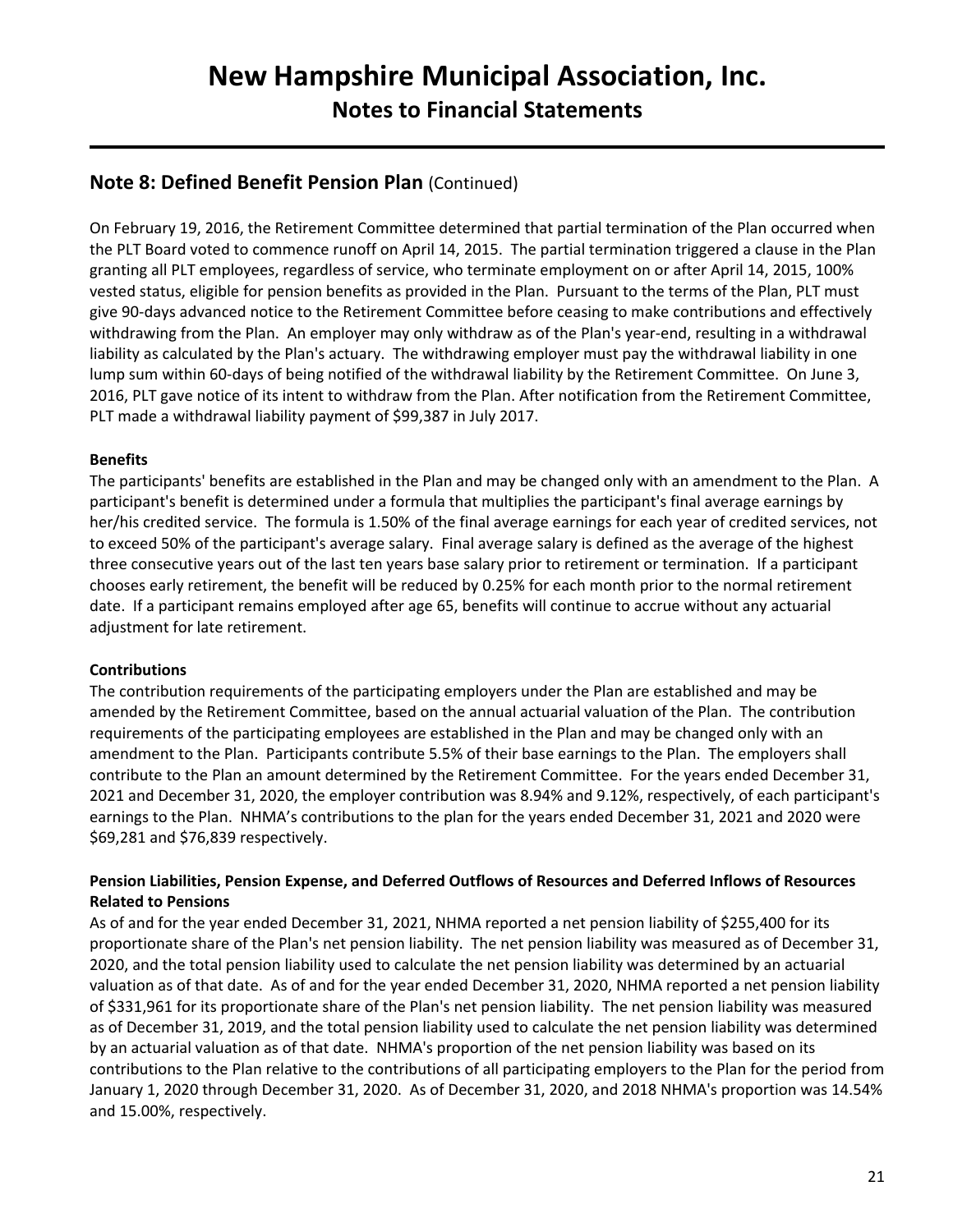#### **Note 8: Defined Benefit Pension Plan** (Continued)

For the years ended December 31, 2021 and 2020, NHMA recognized pension expense of \$46,638 and \$114,345, respectively. At December 31, 2021 and 2020, NHMA reported its proportionate share of the Plan's deferred outflows and inflows of resources related to pensions from the following sources:

|                                                                                                       | 2021 |                  | 2020             |                  |  |                  |
|-------------------------------------------------------------------------------------------------------|------|------------------|------------------|------------------|--|------------------|
|                                                                                                       |      | <b>Deferred</b>  | <b>Deferred</b>  | <b>Deferred</b>  |  | <b>Deferred</b>  |
|                                                                                                       |      | <b>Outflows</b>  | <b>Inflows</b>   | <b>Outflows</b>  |  | <b>Inflows</b>   |
|                                                                                                       |      | <b>Resources</b> | <b>Resources</b> | <b>Resources</b> |  | <b>Resources</b> |
| Difference between expected and actual<br>economic experience                                         | \$   | $8,432$ \$       | $53,343$ \$      | $10,632$ \$      |  | 71,457           |
| Changes in proportion and differences between<br>employer contributions and share of<br>contributions |      | 8,369            | 23,427           | 11,878           |  | 17,742           |
| Changes in assumptions                                                                                |      | 42,066           |                  | 64,764           |  |                  |
| Difference between projected and actual<br>earnings on plan investments                               |      | 107,471          | 159,622          | 166,342          |  | 188,102          |
| Contributions paid to plan subsequent to the<br>measurement date                                      |      | 69,281           |                  | 76,839           |  |                  |
| Total deferred pension amounts                                                                        | \$   | 235,619 \$       | 236,392 \$       | 330,455 \$       |  | 277,301          |

The net amounts of NHMA's balances of deferred outflows and inflows of resources as of December 31, 2021 related to pensions will be recognized as pension expense as follows during the years ended December 31:

|            |    | <b>Pension Expense</b><br>Amount |
|------------|----|----------------------------------|
| 2022       | \$ | (10, 676)                        |
| 2023       |    | 9,958                            |
| 2024       |    | (50, 633)                        |
| 2025       |    | (13,520)                         |
| 2026       |    | (4, 299)                         |
| Thereafter |    | (884)                            |
|            |    |                                  |
| Total      | ς  | (70, 054)                        |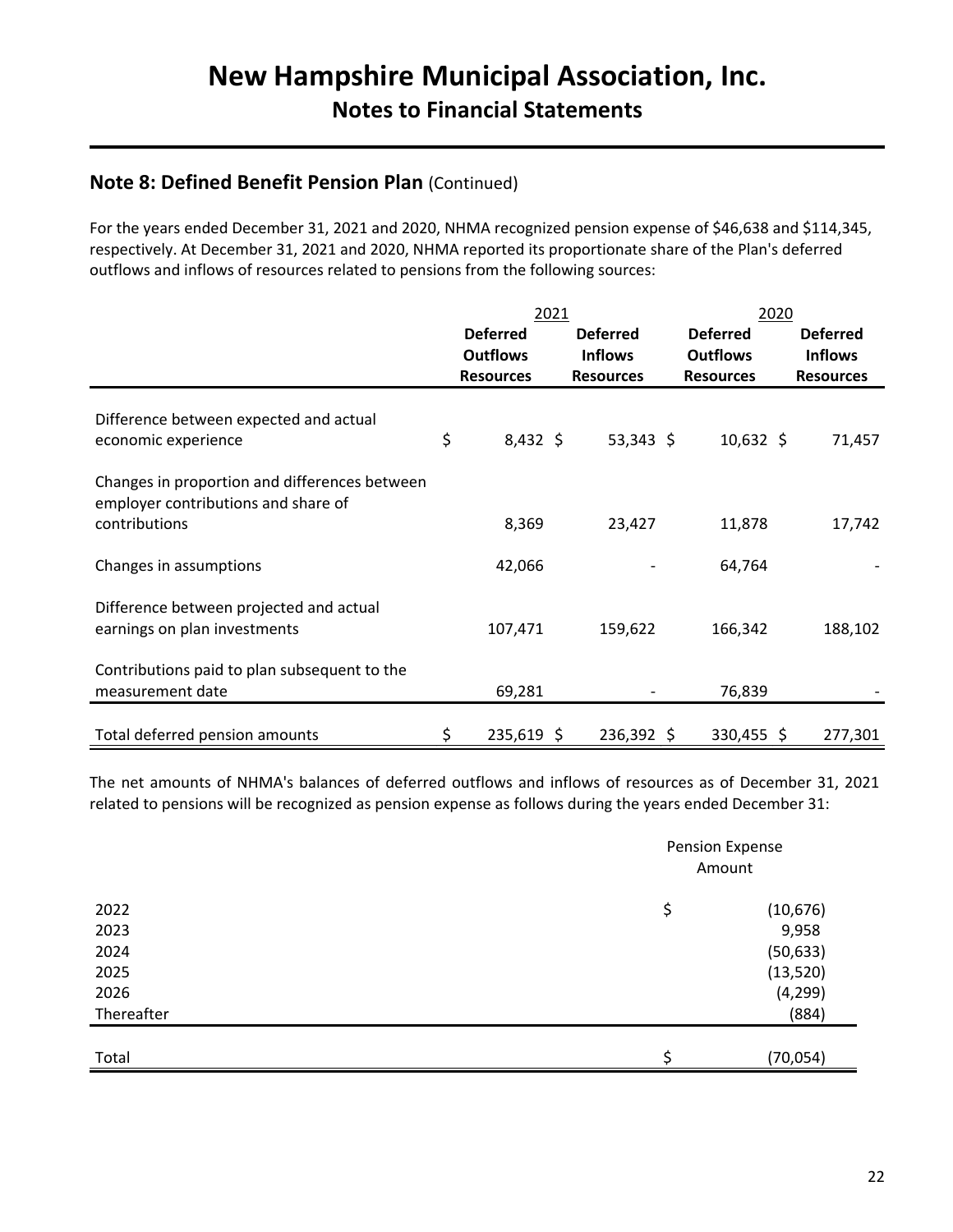#### **Note 8: Defined Benefit Pension Plan** (Continued)

#### **Actuarial Methods and Assumptions**

The significant methods and assumptions used in the actuarial valuation are as follows for the plan years ended December 31:

|                                                     | 2020                                                                                                                                                                    | 2019                                                                                                                                                                        |  |
|-----------------------------------------------------|-------------------------------------------------------------------------------------------------------------------------------------------------------------------------|-----------------------------------------------------------------------------------------------------------------------------------------------------------------------------|--|
| Actual cost method                                  | Entry age normal cost<br>method                                                                                                                                         | Entry age normal cost<br>method                                                                                                                                             |  |
| Asset valuation method                              | 4-year smoothed market                                                                                                                                                  | 4 year smoothed market                                                                                                                                                      |  |
| Amortization method                                 | Level percentage of payroll,<br>closed                                                                                                                                  | Level percentage of<br>payroll, closed                                                                                                                                      |  |
| Equivalent single amortization period               | 13 years                                                                                                                                                                | 14 years                                                                                                                                                                    |  |
| Actuarial assumptions:                              |                                                                                                                                                                         |                                                                                                                                                                             |  |
| Investment rate of return                           | 6.00%                                                                                                                                                                   | 6.00 %                                                                                                                                                                      |  |
| Inflation rate                                      | 2.25 %                                                                                                                                                                  | 2.25 %                                                                                                                                                                      |  |
| Projected salary increase                           | 3.50 %                                                                                                                                                                  | 3.50 %                                                                                                                                                                      |  |
| Cost-of-living adjustments<br>Mortality assumptions | None<br>Utilized RP-2014 Mortality<br>Tables projected backwards<br>to 2006 with projection scale<br>MP-2014 then projected to<br>2026 with projection scale<br>MP-2017 | None<br>Utilized RP-2014 Mortality<br>Tables projected<br>backwards to 2006 with<br>projection scale MP-2014<br>then projected to 2026<br>with projection scale MP-<br>2017 |  |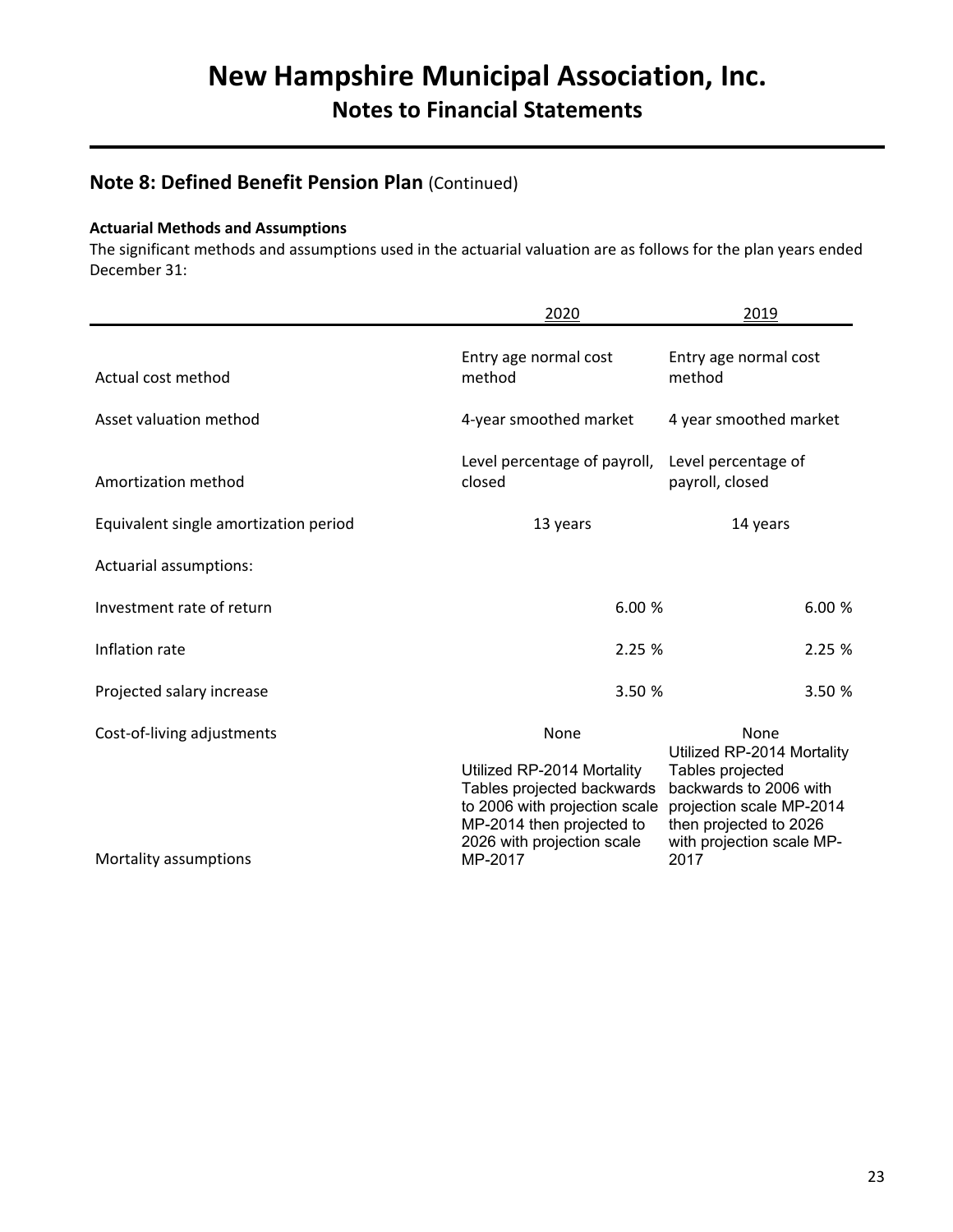#### **Note 8: Defined Benefit Pension Plan** (Continued)

#### **Long-Term Expected Rate of Return**

The long-term expected rate of return on Plan investments was determined using a building-block method in which expected future real rates of return (expected returns, net of pension plan investment expense and inflation) are developed for each major asset class. These real rates of return are combined to produce the longterm expected rate of return by weighting the expected future real rates of return by the target asset allocation percentage and by adding expected inflation. For each major asset class that is included in the pension plan's target asset allocations as of December 31, 2020, these best estimates are summarized in the following table:

| <b>Asset Class</b>        | <b>Target Asset</b><br>Allocation | Long-Term Expected Real<br>Rate of Return | Allocation Weighted Long-Term<br><b>Expected Real Rate of Return</b> |
|---------------------------|-----------------------------------|-------------------------------------------|----------------------------------------------------------------------|
| Domestic fixed income     | 38.0 %                            | 0.65%                                     | 0.25%                                                                |
| Domestic equity           | 56.0                              | 5.75                                      | 3.22                                                                 |
| International equity      | 5.0                               | 5.75                                      | 0.28                                                                 |
| Cash                      | 1.0                               | 0.05                                      | $\overline{\phantom{a}}$                                             |
| <b>Expected inflation</b> | 100.0                             |                                           | 3.75<br>2.25                                                         |
|                           |                                   |                                           |                                                                      |
|                           |                                   |                                           | 6.00 %                                                               |

#### **Discount Rate**

The discount rate used to measure total pension liability was 6.0%. The projection of cash flows used to determine this Single Discount Rate assumed that plan member contributions will be made at the current contribution rate and that employer contributions will be made at rates equal to the difference between actuarially determined contribution rates and the member rate. Based on these assumptions, the pension plan's fiduciary net position was projected to be available to make all projected future benefit payments of current plan members. Therefore, the long-term expected rate of return on pension plan investments was applied to all periods of projected benefit payments to determine the total pension liability.

#### **Discount Rate Sensitivity Analysis**

The following presents NHMA's proportionate share of the net pension liability, calculated using the Single Discount Rate of 6.0%, as well as what the net pension liability would be if it were calculated using a discount rate that is one percentage point lower (5.0%) or one percentage point higher (7.0%) than the current rate as of December 31, 2021:

|                                                         | 1% Rate<br>Decrease | Current<br>Discount Rate | 1% Rate           |
|---------------------------------------------------------|---------------------|--------------------------|-------------------|
|                                                         | (5.0%)              | $(6.0\%)$                | Increase $(7.0%)$ |
| NHMA's proportionate share of the net pension liability | 584,166 \$          | 255,400 \$               | (20, 686)         |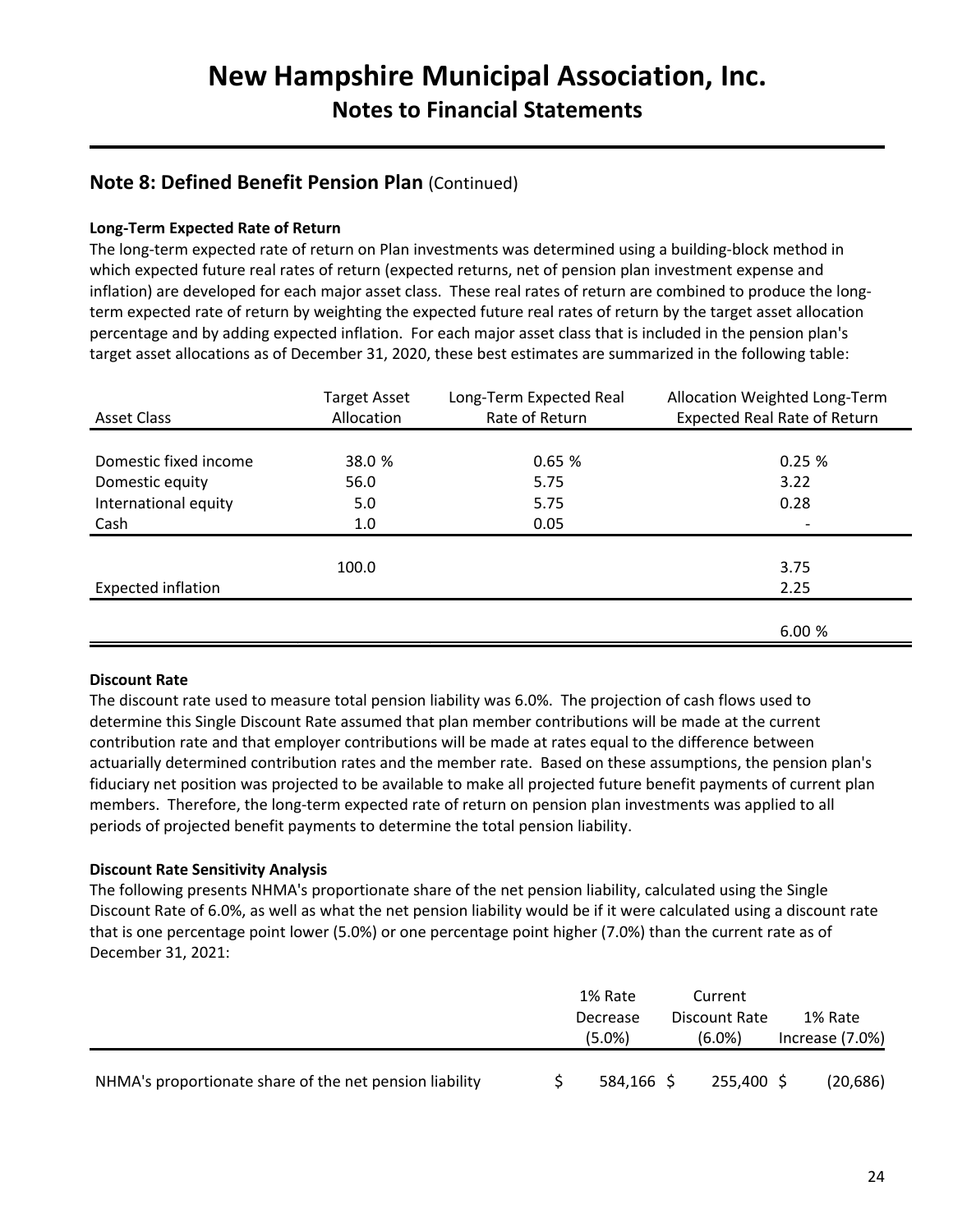#### **Note 9: Designated Net Position**

The Board of NHMA has set aside \$10,000 of net position to be used in the future for computer equipment purchases and upgrades.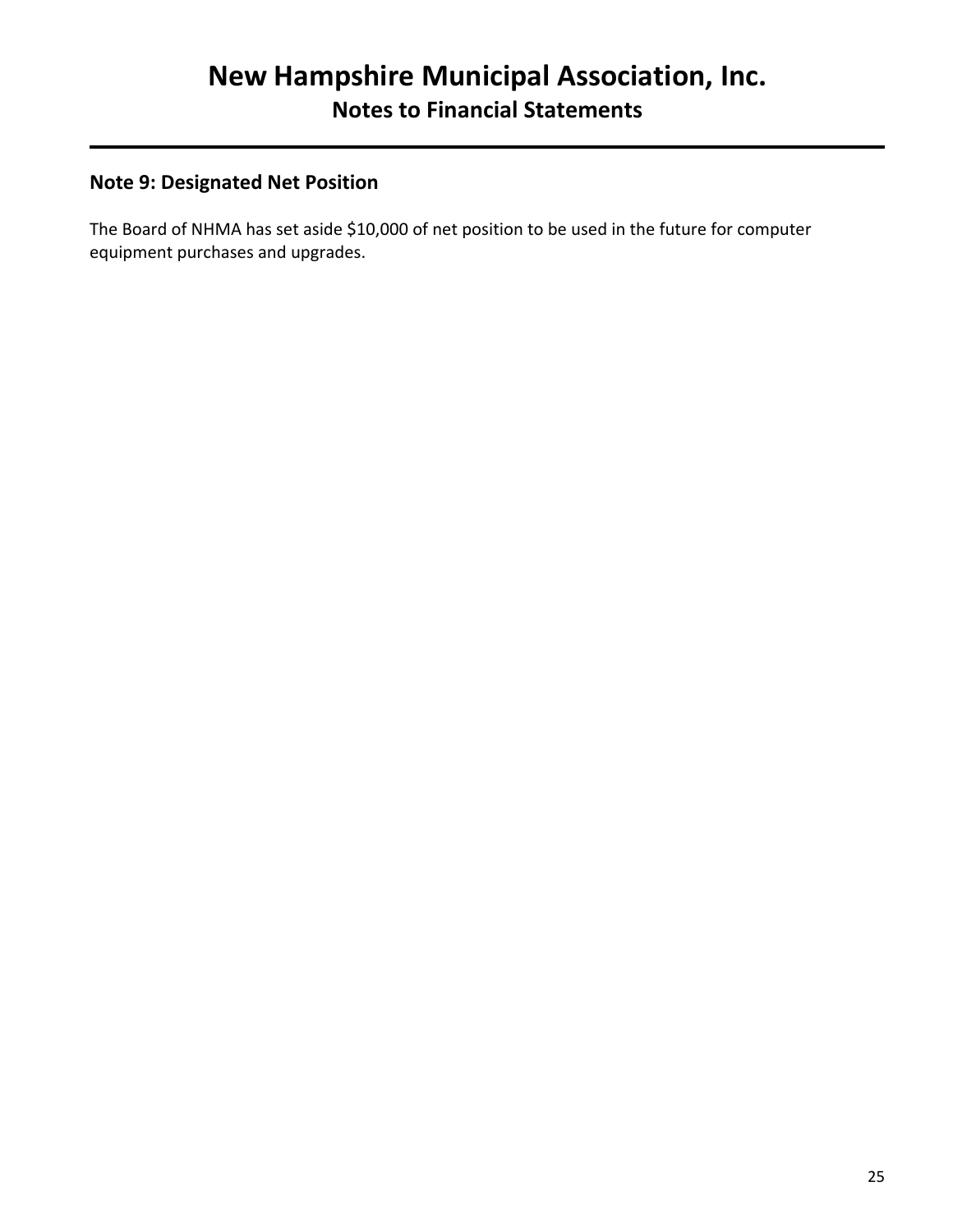#### **Required Supplementary Information Schedule of Proportionate Share of Net Pension Liability**

|            |                       |               |               |         | <b>NHMA Share</b> |                 |
|------------|-----------------------|---------------|---------------|---------|-------------------|-----------------|
|            |                       |               |               |         | of the Net        | Plan Fiduciary  |
|            |                       | <b>NHMA</b>   | <b>NHMA</b>   |         | Pension           | Net Position as |
|            |                       | Proportion of | Proportionate |         | Liability as a    | a Percentage    |
|            |                       | the Net       | Share of the  |         | Percentage of     | of the Total    |
|            |                       | Pension       | Net Pension   | Covered | Covered           | Pension         |
| Year Ended | <b>Valuation Date</b> | Liability     | Liability     | Payroll | Payroll           | Liability       |
|            |                       |               |               |         |                   |                 |
| 2021       | 12/31/2020            | 14.54 % \$    | 255,400 \$    | 840,756 | 30.38 %           | 90.05 %         |
| 2020       | 12/31/2019            | 15.00 %       | 331,961       | 823,278 | 40.32 %           | 86.83 %         |
| 2019       | 12/31/2018            | 15.97 %       | 531,368       | 852,620 | 62.32 %           | 78.80 %         |
| 2018       | 12/31/2017            | 15.44 %       | 228,607       | 813,806 | 28.09 %           | 89.95 %         |
| 2017       | 12/31/2016            | 13.19 %       | 168,896       | 741,109 | 22.79 %           | 90.23 %         |
| 2016       | 12/31/2015            | 12.55 %       | 230,094       | 717,401 | 32.07 %           | 85.27 %         |
| 2015       | 12/31/2014            | 11.79 %       | 118,236       | 706,561 | 16.73 %           | 91.37 %         |
| 2014       | 12/31/2013            | 11.79 %       | 91,689        | 775,506 | 11.82 %           | 92.81 %         |

The required supplementary information is intended to show information for ten years, and the additional years' information will be displayed as it becomes available.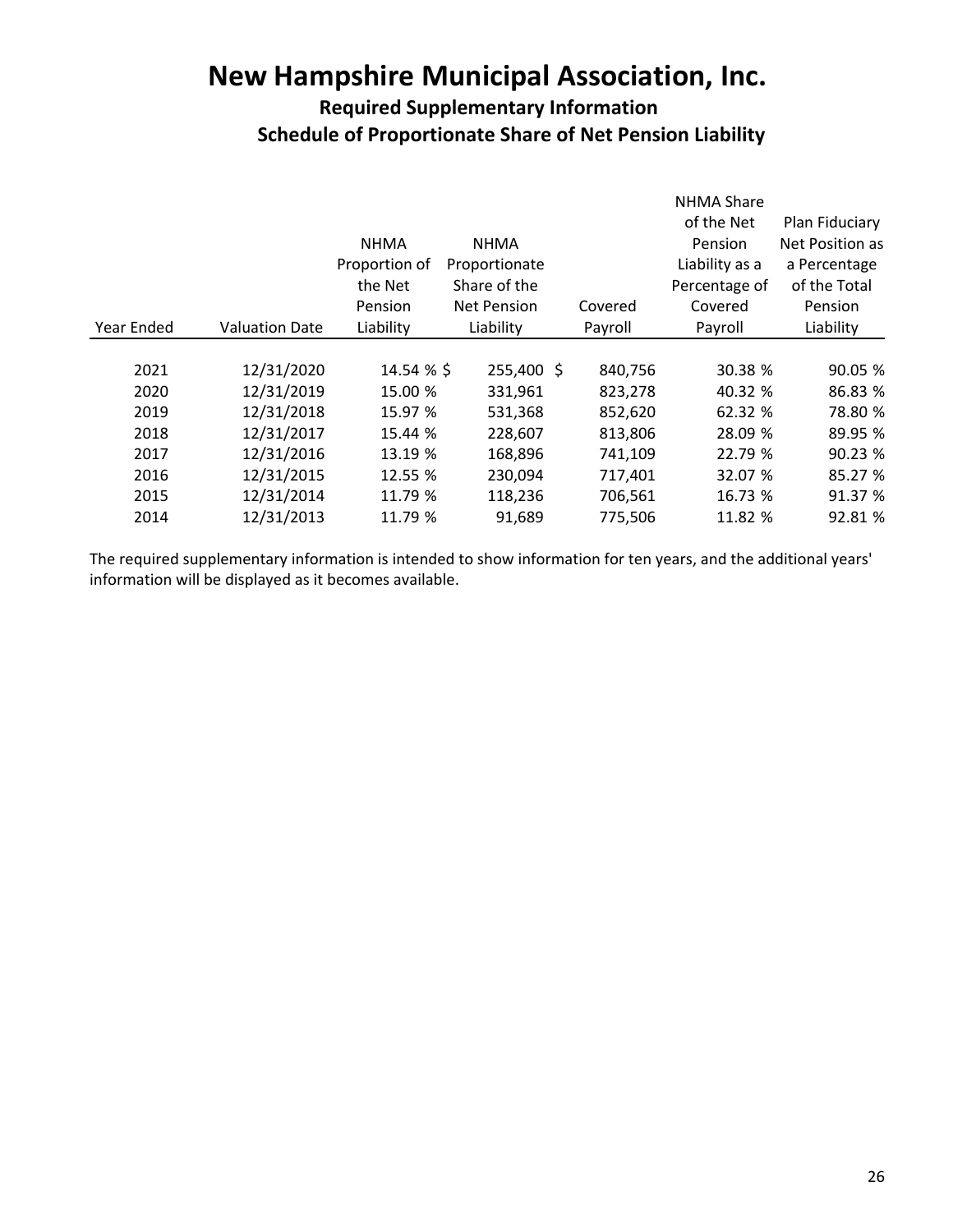### **Required Supplementary Information Schedule of Contributions**

| Year Ended | <b>Valuation Date</b> | Actuarially<br>Determined<br>Contribution | Actual<br>Contribution | Contribution<br>Deficiency<br>(Excess) | Covered<br>Payroll | Contribution<br>as a<br>Percentage of<br>Covered<br>Employee<br>Payroll |
|------------|-----------------------|-------------------------------------------|------------------------|----------------------------------------|--------------------|-------------------------------------------------------------------------|
|            |                       |                                           |                        |                                        |                    |                                                                         |
| 2021       | 12/31/2020 \$         | $69,281$ \$                               | $69,281$ \$            | - \$                                   | 840,756            | 8.24 %                                                                  |
| 2020       | 12/31/2019            | 76,839                                    | 76,839                 | $\overline{\phantom{a}}$               | 823,278            | 9.33%                                                                   |
| 2019       | 12/31/2018            | 72,368                                    | 72,368                 |                                        | 852,620            | 8.49 %                                                                  |
| 2018       | 12/31/2017            | 58,907                                    | 58,907                 | $\overline{\phantom{a}}$               | 813,806            | 7.24%                                                                   |
| 2017       | 12/31/2016            | 58,907                                    | 58,907                 |                                        | 741,109            | 7.95 %                                                                  |
| 2016       | 12/31/2015            | 53,880                                    | 53,880                 | $\overline{\phantom{a}}$               | 717,401            | 7.51 %                                                                  |
| 2015       | 12/31/2014            | 57,514                                    | 57,514                 | $\overline{\phantom{a}}$               | 706,561            | 8.14 %                                                                  |
| 2014       | 12/31/2013            | 56,379                                    | 56,379                 |                                        | 775,506            | 7.27 %                                                                  |

The required supplementary information is intended to show information for ten years, and the additional years' information will be displayed as it becomes available.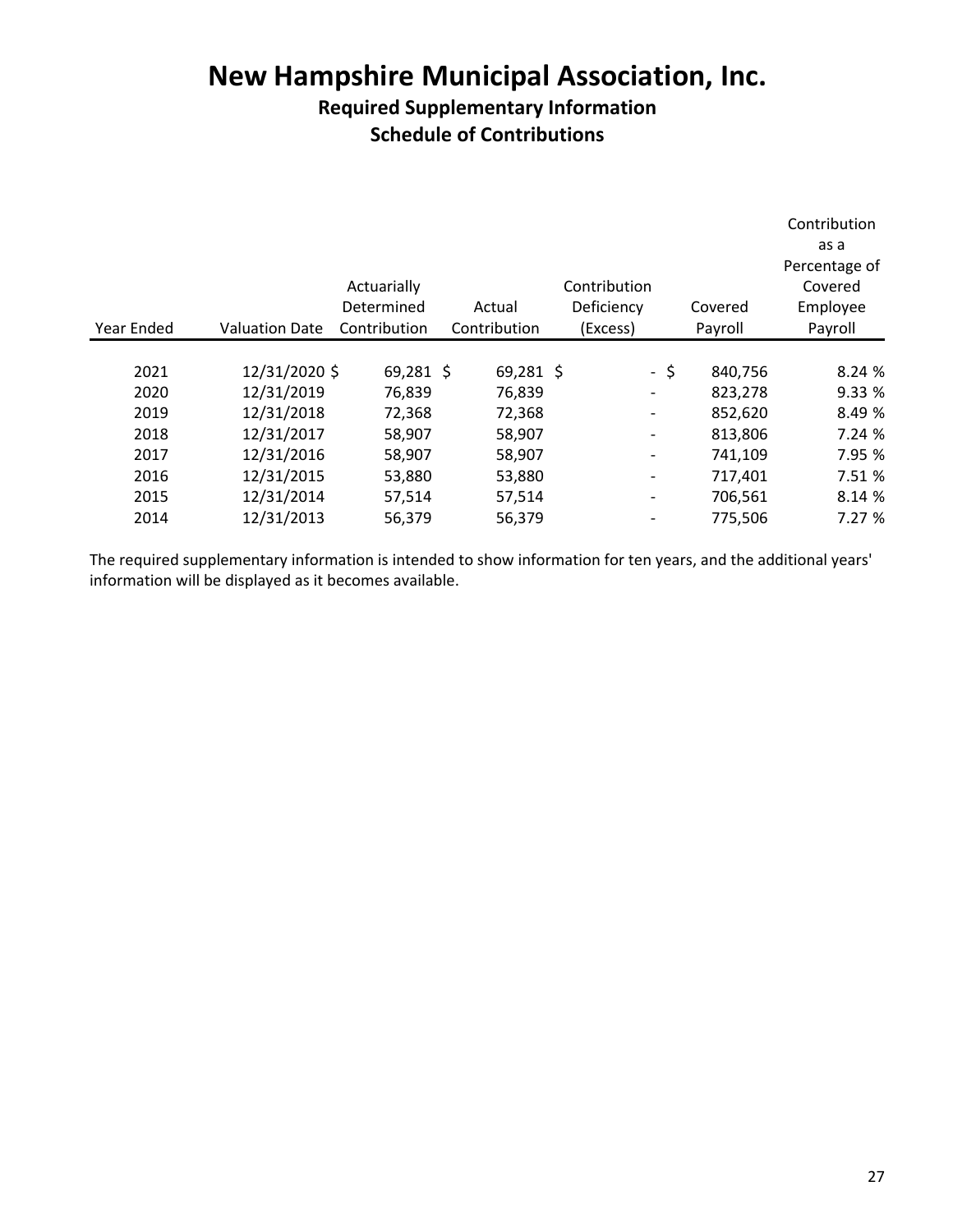### **Schedule of Revenues, Expenses and Changes in Net Position - Budget to Actual Comparison**

|                                    |                    |              | Variance-<br>Positive |
|------------------------------------|--------------------|--------------|-----------------------|
| December 31, 2021                  | <b>Budget</b>      | Actual       | (negative)            |
| <b>Operating Revenues</b>          |                    |              |                       |
| Member dues                        |                    |              |                       |
| Municipal members                  | \$<br>1,199,038 \$ | 1,199,038 \$ |                       |
| Associate members                  | 22,960             | 28,700       | 5,740                 |
| <b>Total member dues</b>           | 1,221,998          | 1,227,738    | 5,740                 |
| Annual meeting                     | 40,000             | 101,146      | 61,146                |
|                                    |                    |              |                       |
| Sponsorship agreement              | 20,000             | 20,000       |                       |
| Advertising and publications       |                    |              |                       |
| Advertising                        | 60,000             | 90,350       | 30,350                |
| Publications                       | 9,000              | 10,938       | 1,938                 |
| Total advertising and publications | 69,000             | 101,288      | 32,288                |
| Workshops and training             | 40,980             | 73,935       | 32,955                |
| <b>Services</b>                    | 24,639             | 34,236       | 9,597                 |
| Other revenue                      | 1,200              | 2,369        | 1,169                 |
| Total operating revenues           | \$<br>1,417,817 \$ | 1,560,712 \$ | 142,895               |

*(Continued on next page)*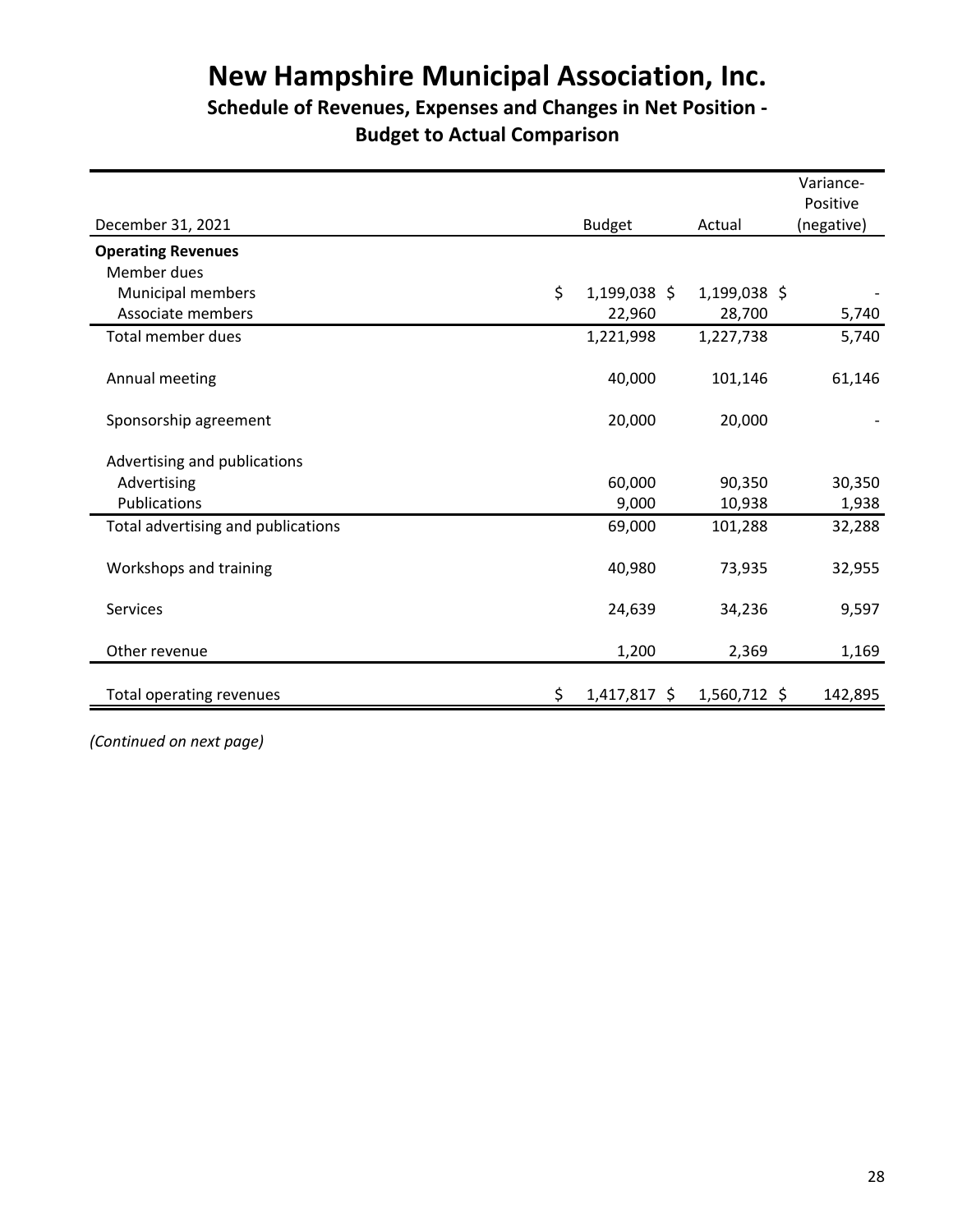### **Schedule of Revenues, Expenses and Changes in Net Position - Budget to Actual Comparison**

|                                                         |                    |                | Variance-  |
|---------------------------------------------------------|--------------------|----------------|------------|
| December 31, 2021                                       |                    | Actual         | Positive   |
|                                                         | <b>Budget</b>      |                | (negative) |
| <b>Operating Expenses</b>                               |                    |                |            |
| Salaries and related benefits                           | \$<br>1,088,264 \$ | $1,032,442$ \$ | 55,822     |
| Annual meeting                                          | 15,000             | 65,256         | (50, 256)  |
| Rent                                                    | 34,620             | 34,090         | 530        |
| Printing and publications                               |                    |                |            |
| <b>Publications purchased</b>                           | 5,791              | 5,289          | 502        |
| Printing                                                | 62,929             | 35,531         | 27,398     |
| Total printing and publications                         | 68,720             | 40,820         | 27,900     |
| Meetings and training                                   |                    |                |            |
| Board expenses & policy development                     | 15,400             | 3,226          | 12,174     |
| Member workshops                                        | 11,620             | 5,695          | 5,925      |
| Total meetings and training                             | 27,020             | 8,921          | 18,099     |
| Insurance                                               | 30,312             | 29,923         | 389        |
| Postage                                                 | 14,800             | 6,601          | 8,199      |
| Dues and memberships                                    | 22,518             | 20,605         | 1,913      |
| IT expenses                                             |                    |                |            |
| Equipment rental                                        | 7,762              | 3,720          | 4,042      |
| Equipment and software purchases                        | 18,578             | 17,896         | 682        |
| Consultants                                             | 40,489             | 41,849         | (1, 360)   |
| Total information technology expense                    | 66,829             | 63,465         | 3,364      |
| Staff expenses                                          | 16,000             | 4,213          | 11,787     |
| Telephone                                               | 7,056              | 4,784          | 2,272      |
| <b>Bank fees</b>                                        | 4,000              | 4,388          | (388)      |
| Office supplies                                         | 3,800              | 2,448          | 1,352      |
| Mileage                                                 | 5,000              | 74             | 4,926      |
| Other expenses                                          | 6,565              | (363)          | 6,928      |
| Total expenses                                          | 1,410,504          | 1,317,667      | 92,837     |
| Operating income                                        | 7,313              | 243,045        | 235,732    |
| Non-operating revenues (expenses)                       |                    |                |            |
| Interest income                                         | 1,200              | 318            | (882)      |
| Decrease in investment in center at Triangle Park, Inc. |                    | (2, 467)       | (2, 467)   |
| Change in net position                                  | \$<br>$8,513$ \$   | 240,896 \$     | 232,383    |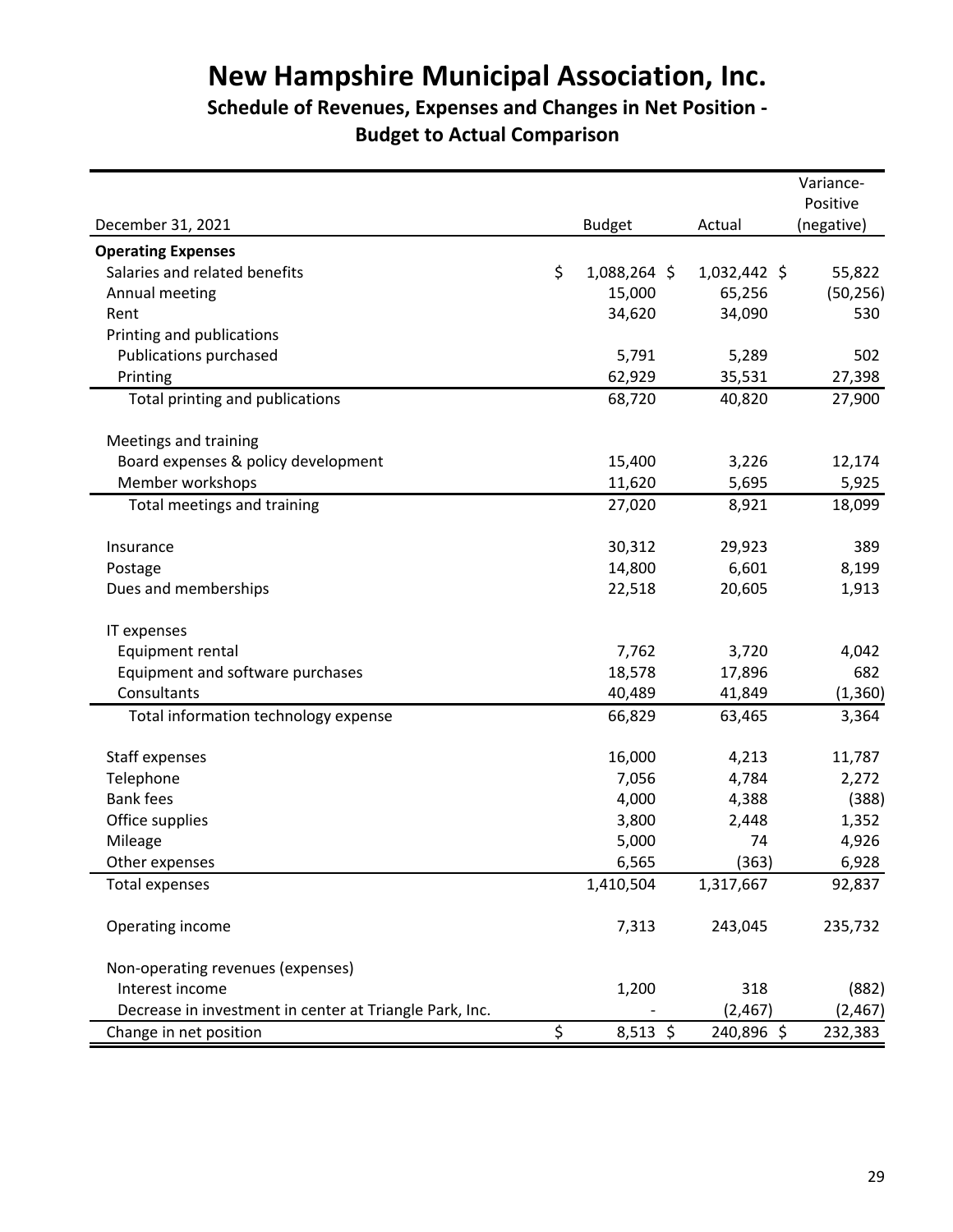

#### **Independent Auditors' Report on Internal Control over Financial Reporting and on Compliance and Other Matters Based on an Audit of Financial Statements Performed in Accordance With** *Government Auditing Standards*

We have audited, in accordance with the auditing standards generally accepted in the United States and the standards applicable to financial audits contained in *Government Auditing Standards* issued by the Comptroller General of the United States, the financial statements of the New Hampshire Municipal Association (NHMA), as of and for the year ended December 31, 2021, and the related notes to the financial statements, which collectively comprise NHMA's basic financial statements, and have issued our report thereon, May 11, 2022.

#### **Internal Control Matters**

In planning and performing our audit of the financial statements, we considered NHMA's internal control over financial reporting (internal control) as a basis for designing our auditing procedures that are appropriate in the circumstances for the purpose of expressing our opinion on the financial statements, but not for the purpose of expressing an opinion on the effectiveness of NHMA's internal control. Accordingly, we do not express an opinion on the effectiveness of NHMA's internal control.

A *deficiency in internal control* exists when the design or operation of a control does not allow management or employees, in the normal course of performing their assigned functions, to prevent or detect and correct, misstatements on a timely basis. A *material weakness* is a deficiency, or combination of deficiencies, in internal control, such that there is a reasonable possibility that a material misstatement of the entity's financial statements will not be prevented, or detected and corrected, on a timely basis. A *significant deficiency* is a deficiency, or a combination of deficiencies, in internal control that is less severe than a material weakness, yet important enough to merit attention by those charged with governance.

Our consideration of internal control was for the limited purpose described in the first paragraph and was not designed to identify all deficiencies in internal control that might be material weaknesses or significant deficiencies. Given these limitations, during our audit we did not identify any deficiencies in internal control that we consider to be material weaknesses. However, material weaknesses or significant deficiencies may exist that were not identified.

#### **Compliance and Other Matters**

As part of obtaining reasonable assurance about whether NHMA's financial statements are free from material misstatement, we performed tests of its compliance with certain provisions of laws, regulations, contracts, and grant agreements, noncompliance with which could have a direct and material effect on the financial statements. However, providing an opinion on compliance with those provisions was not an objective of our audit and, accordingly, we do not express such an opinion. The results of our tests disclosed no instances of noncompliance or other matters that are required to be reported under *Government Auditing Standards*.